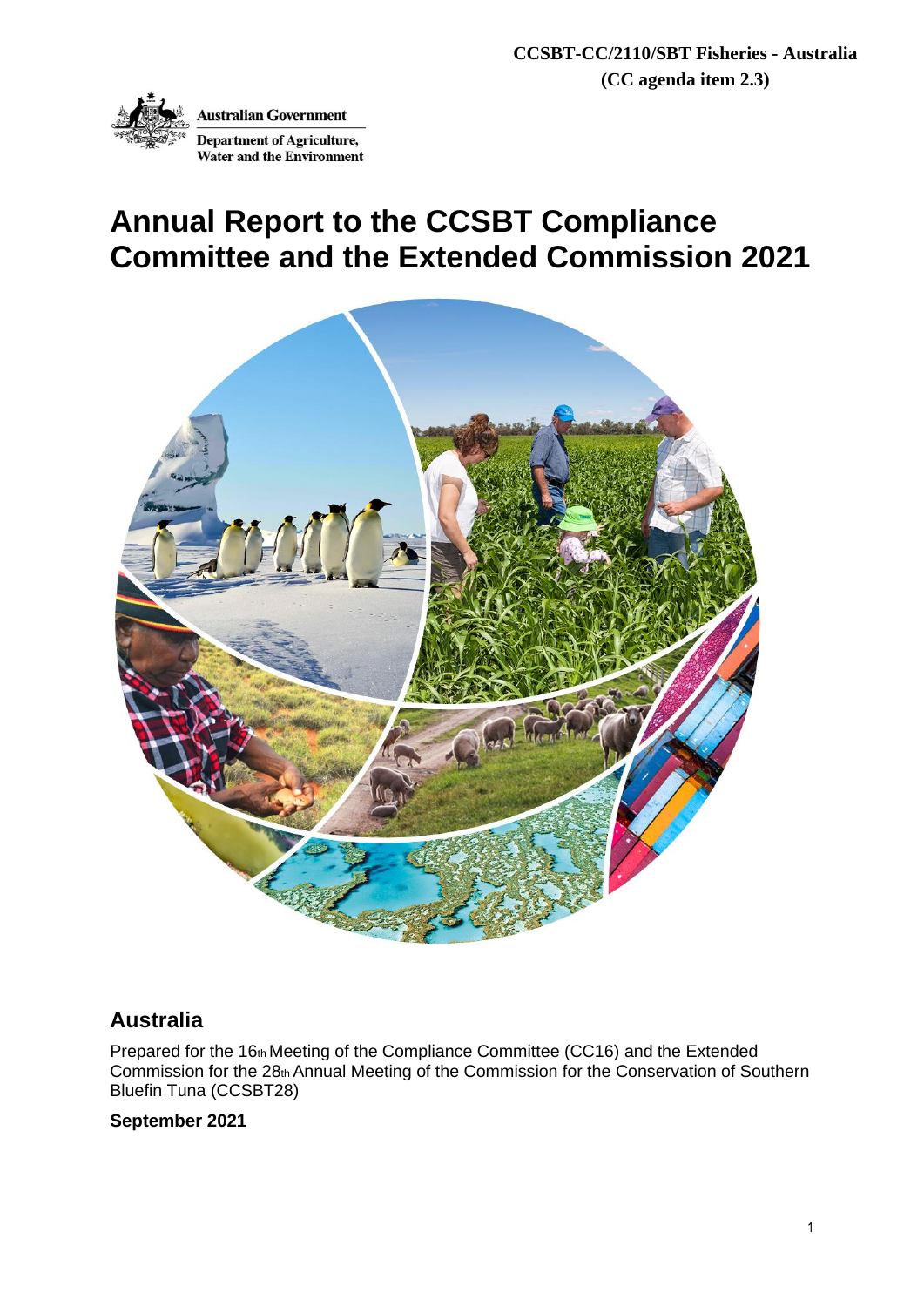#### **Template for the Annual Report to the Compliance Committee and the Extended Commission**

*(Revised at the Twenty-Sixth Annual Meeting: 17 October 2019)*

If there are multiple SBT fisheries, with different rules and procedures applying to the different fisheries, it may be easier to complete this template separately for each fishery. Alternatively, please ensure that the information for each fishery is clearly differentiated within the single template.

This template sometimes seeks information on a quota year basis. Those Members/CNMs that have not specified a quota year to the CCSBT (i.e. the EU), should provide the information on a calendar year basis. Within this template, the quota year (or calendar year for those without a quota year) is referred to as the "fishing season". Unless otherwise specified, information should be provided for the most recently completed fishing season. Members and CNMs are encouraged to also provide preliminary information for the current fishing season where the fishing for that season is complete or close to complete.

# **Contents Page**

| $\mathbf{1}$     | <b>Summary of Monitoring, Control and Surveillance (MCS) Improvements</b>                     | $\mathbf{3}$                |
|------------------|-----------------------------------------------------------------------------------------------|-----------------------------|
| 1.1              | Improvements achieved in the current fishing season                                           | $\ensuremath{\mathfrak{Z}}$ |
| 1.2              | Future planned improvements                                                                   | $\overline{3}$              |
| $\boldsymbol{2}$ | <b>SBT Fishing and MCS</b>                                                                    | $\mathbf{3}$                |
| 2.1              | Fishing for Southern Bluefin Tuna                                                             | $\ensuremath{\mathfrak{Z}}$ |
| 2.2              | Monitoring catch of SBT                                                                       |                             |
| $2.3\,$          | SBT Towing and transfer to and between farms (farms only)                                     | $\frac{5}{7}$               |
| 2.4              | SBT transhipment (in port and at sea)                                                         | $\overline{7}$              |
| 2.5              | Port Inspections of Foreign Fishing Vessels/Carrier Vessels (FVs/CVs) with SBT/SBT Products   |                             |
|                  | on Board                                                                                      | $\,8\,$                     |
| 2.6              | Monitoring of trade of SBT                                                                    | $\,8\,$                     |
| 2.7              | Coverage and Type of CDS Audit undertaken                                                     | 9                           |
| 3                | <b>Changes to sections in Annex 1</b>                                                         | 10                          |
|                  | Annex 1. Standing items: details of MCS arrangements used to monitor SBT catch in the fishery |                             |
|                  |                                                                                               | 11                          |
| $\mathbf{1}$     | <b>Monitoring catch of SBT</b>                                                                | 11                          |
| 1.1              | SBT Towing and transfer to and between farms (farms only)                                     | 14                          |
| 1.2              | SBT Transhipment (in port and at sea)                                                         | 16                          |
| 1.3              | Port Inspections of Foreign FVs/CVs with SBT/SBT Products on Board                            | 18                          |
| 1.4              | Landings of Domestic Product (from both fishing vessels and farms)                            | 18                          |
| 1.5              | Monitoring of trade of SBT                                                                    | 19                          |
| 1.6              | Other                                                                                         | 22                          |
| $\boldsymbol{2}$ | <b>Additional Reporting Requirements Ecologically Related Species</b>                         | 22                          |
|                  | <b>Appendix 1. CCSBT Authorised Vessel Resolution</b>                                         | 26                          |
|                  | <b>Appendix 2 Farm Catch Verification Process</b>                                             | 27                          |
|                  | <b>Appendix 3. Longline Catch Verification Process</b>                                        | 28                          |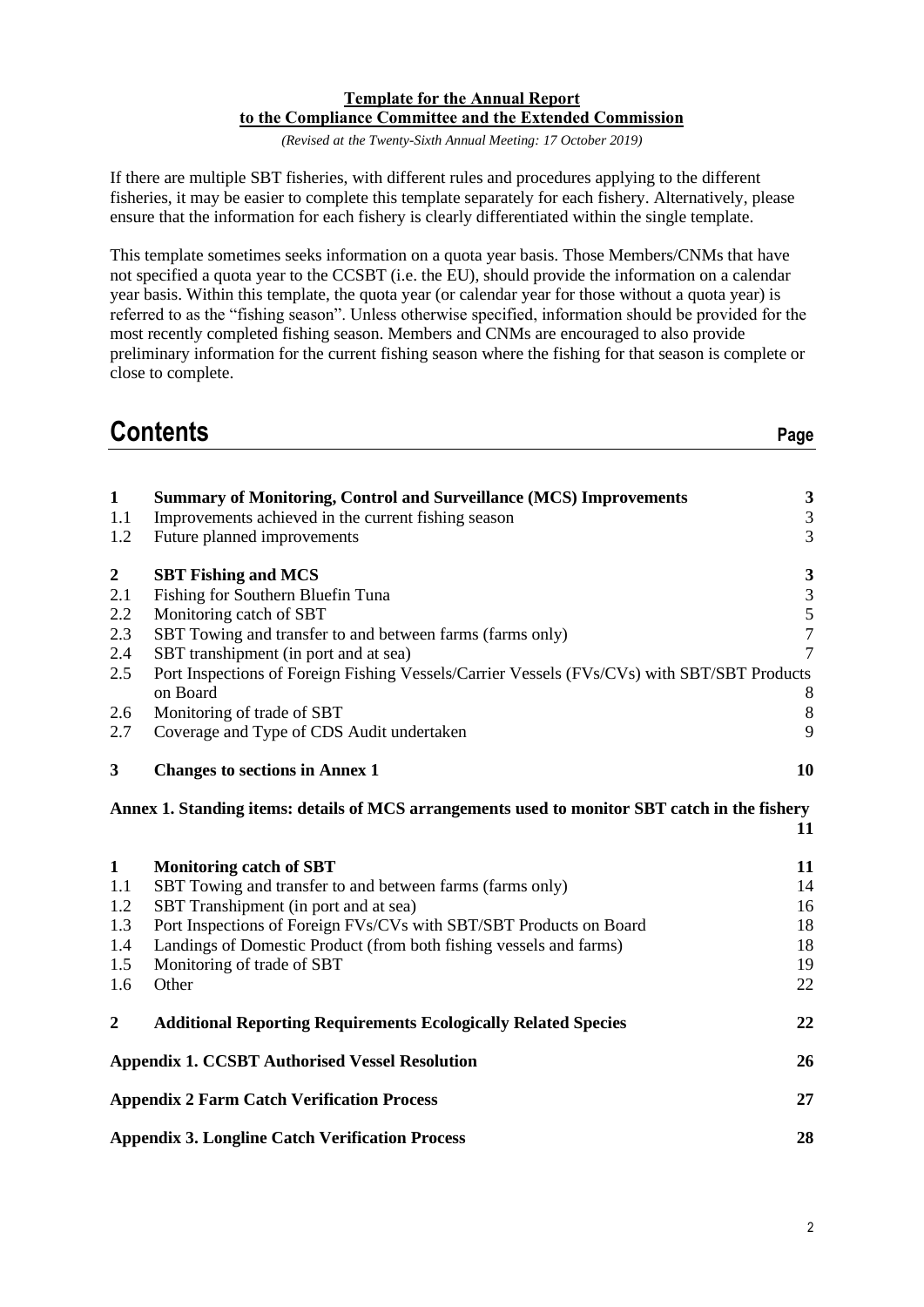# **1 Summary of Monitoring, Control and Surveillance (MCS) Improvements**

# **1.1 Improvements achieved in the current fishing season**

Provide details of MCS improvements achieved for the current fishing season.

All Longline vessels in the Eastern Tuna and Billfish Fishery (ETBF) and the Western Tuna and Billfish Fishery (WTBF) are now required to log their fisheries data electronically. The e-log system streamlines the collection of commercial catch data and ensures that it is provided in a more timely manner. Australia is looking to enable data collection systems to be further integrated with other onboard systems in the future, such as the vessel monitoring system, which tracks speed, course and location, and the e-monitoring system that records video of fishing activity.

# **1.2 Future planned improvements**

Describe any MCS improvements that are being planned for future fishing seasons and the expected implementation date for such improvements.

#### Stereo Video Monitoring

At CCSBT 27 Australia committed to conduct a trial of stereo video measurement technology to determine whether Australia's preconditions for implementation have been met. A report on the trial will be provided to the Extended Commission for information under item 4.1 of the agenda.

# **2 SBT Fishing and MCS**

# **2.1 Fishing for Southern Bluefin Tuna**

#### **2.1.1 Catch and allocation**

Specify the Effective Catch Limit, carry-forward of quota, total available catch, and attributable catch for the previous three fishing seasons in [be provided](#page-2-0) in tonnes.

[Table 1.](#page-2-0) All figures should be provided in tonnes.

### **Table 1. Effective catch limit, carry-forward, total available catch, and attributable catch.**

<span id="page-2-0"></span>

| A                 |                                          |                                                       | D                                                 | E                                  |
|-------------------|------------------------------------------|-------------------------------------------------------|---------------------------------------------------|------------------------------------|
| Fishing<br>Season | Effective<br>Catch<br>Limit <sup>1</sup> | Quota Carried<br>Forward to<br>this Fishing<br>Season | Total<br>Available<br>$\text{Catch}^2$<br>$(B+C)$ | Attributable<br>catch <sup>3</sup> |
| 2019/20           | 6,165                                    |                                                       | 6,124                                             | 5,679                              |
| 2018/19           | 6,165                                    | 118                                                   | 6,283                                             | 6,324                              |
| 2017/18           | 6,165                                    | 362                                                   | 6,527                                             | 6,409                              |

<sup>1</sup> Effective catch limit is the Member's allocation plus any adjustments for agreed short term changes to the National Allocation. For example, see column 3 of Table 1 at paragraph 87 of the Report of CCSBT 24.

<sup>&</sup>lt;sup>2</sup> Total available catch means a Member's Effective Catch Limit allocation for that quota year plus any amount of unfished allocation carried forward to that quota year.

<sup>&</sup>lt;sup>3</sup> 'A Member or CNM's attributable catch against its national allocation is the total Southern Bluefin Tuna mortality resulting from fishing activities within its jurisdiction or control1 including, inter alia, mortality resulting from: commercial fishing operations whether primarily targeting SBT or not; releases and/or discards; recreational fishing; customary and/or traditional fishing; and artisanal fishing.'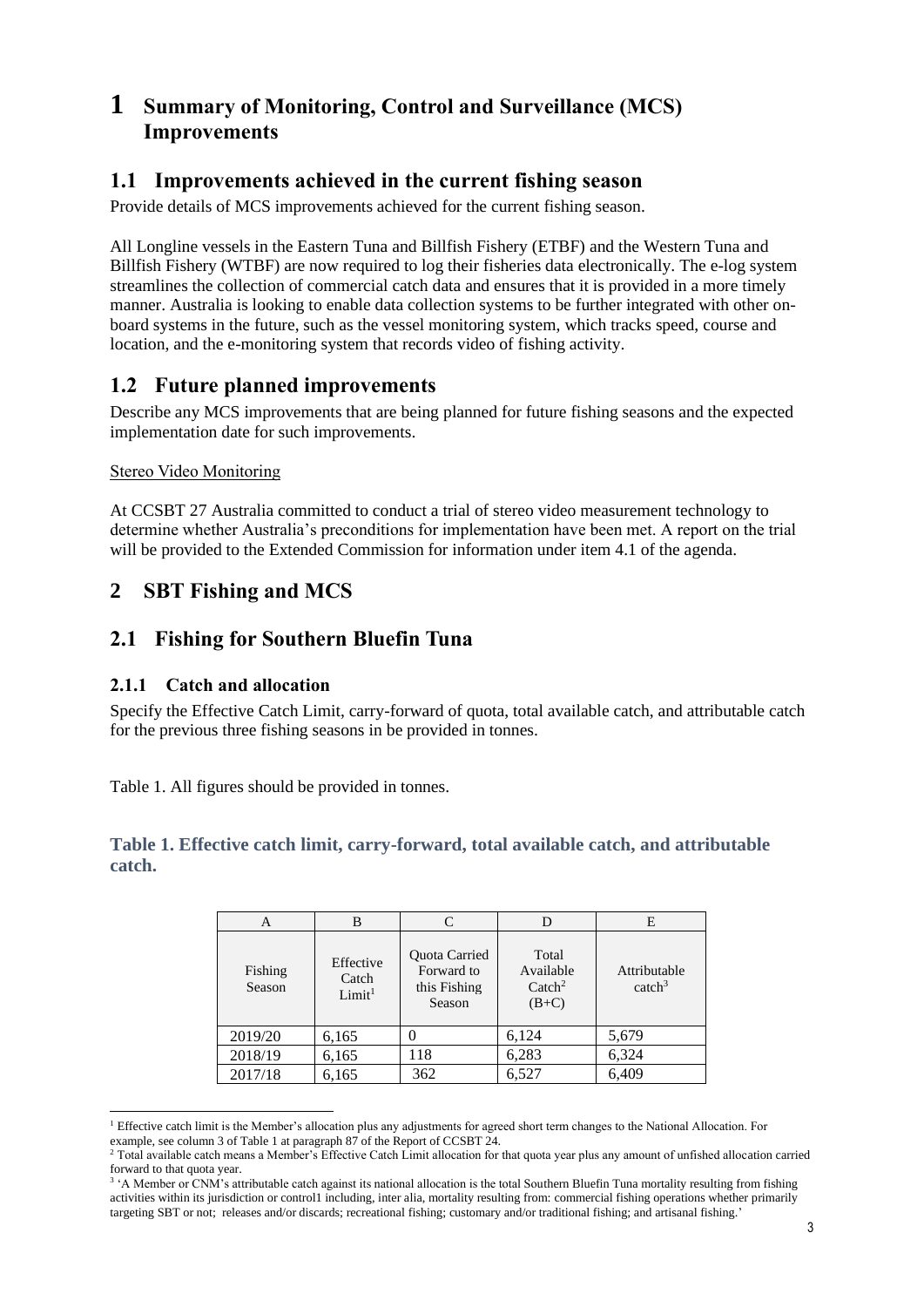### **2.1.2 Allowances and SBT mortality for each sector**

Specify the allowances and SBT mortality for each sector during the previous three fishing seasons in [Table 2.](#page-3-0) If information on SBT mortality is not available for a particular sector, use the best estimates of catch. All figures to be provided in tonnes.

| Sector         | Commercial fishing operations whether primarily targeting SBT or not |                         |                                |                         |  |  |
|----------------|----------------------------------------------------------------------|-------------------------|--------------------------------|-------------------------|--|--|
|                |                                                                      | Sector 1: (Farm Sector) | Sector 2: (Longline/minorline) |                         |  |  |
| Fishing season | National<br>allowance                                                | Mortalities<br>(tonnes) | National<br>allowance          | Mortalities<br>(tonnes) |  |  |
| 2019/20        | 6.165                                                                | 4.568                   | 6.165                          | 861                     |  |  |
| 2018/19        | 6.165                                                                | 5,291                   | 6.165                          | 783                     |  |  |
| 2017/18        | 6.165                                                                | 5.123                   | 6.165                          | 1.035                   |  |  |

<span id="page-3-0"></span>

| Table 2. Allowances and SBT mortality for each sector. |  |  |
|--------------------------------------------------------|--|--|
|--------------------------------------------------------|--|--|

| Sector cont.      | Releases and/or<br>discards<br>Sector 3: |                         | Recreational fishing  |                                | Customary and/or<br>traditional fishing |                                | Artisanal fishing     |                                |
|-------------------|------------------------------------------|-------------------------|-----------------------|--------------------------------|-----------------------------------------|--------------------------------|-----------------------|--------------------------------|
|                   |                                          |                         | Sector 4:             |                                | Sector 5:                               |                                | Sector <sub>6</sub>   |                                |
| Fishing<br>season | National<br>allowance                    | Mortalities<br>(tonnes) | National<br>allowance | <b>Mortalities</b><br>(tonnes) | National<br>allowance                   | <b>Mortalities</b><br>(tonnes) | National<br>allowance | <b>Mortalities</b><br>(tonnes) |
| 2019/20           | $\Omega$                                 |                         | 250                   | 250                            | N/A                                     | N/A                            | N/A                   | N/A                            |
| 2018/19           | $\Omega$                                 |                         | 250                   | 250                            | N/A                                     | N/A                            | N/A                   | N/A                            |
| 2017/18           | $\theta$                                 |                         | 250                   | 250                            | N/A                                     | N/A                            | N/A                   | N/A                            |

### **2.1.3 SBT Catch (retained and non-retained)**

For the previous three fishing seasons, specify the weight and number of SBT for each sector (e.g. commercial longline, commercial purse seine, commercial charter fleet, commercial domestic fleet, recreational fishing, customary and/or traditional fishing and artisanal fishing) in Table 3. Provide the best estimate if reported data is not available. Figures should be provided for both retained SBT and non-retained SBT. For all non-farming sectors, "Retained SBT" includes SBT retained on vessel and "Non-Retained SBT" includes those returned to the water. For farming, "Retained SBT" includes SBT stocked to farming cages and "Non-Retained SBT" includes towing mortalities. If possible, provide both the weight in tonnes and the number of individuals in square brackets (e.g. [250]) for each sector. Table cells should not be left empty. If the value is zero, enter "0".

| Table 3. SBT catch (retained and non-retained) |  |  |  |
|------------------------------------------------|--|--|--|
|------------------------------------------------|--|--|--|

|                   |                        |                                |                                                                     | Retained and discarded SBT     |                                            |                                |                        |                                |
|-------------------|------------------------|--------------------------------|---------------------------------------------------------------------|--------------------------------|--------------------------------------------|--------------------------------|------------------------|--------------------------------|
|                   |                        |                                |                                                                     |                                |                                            |                                |                        |                                |
| Fishing<br>Season | Sector 1               | (Farm)                         | Sector 2<br>Sector 3<br>(Longline/Minorline)<br>Recreational sector |                                | Sector 4:<br>Customary/artisanal<br>sector |                                |                        |                                |
|                   | Retained<br><b>SBT</b> | Non-<br>Retained<br><b>SBT</b> | Retained<br><b>SBT</b>                                              | Non-<br>Retained<br><b>SBT</b> | Retained<br><b>SBT</b>                     | Non-<br>Retained<br><b>SBT</b> | Retained<br><b>SBT</b> | Non-<br>Retained<br><b>SBT</b> |
| 2019/20           | 4,568                  | N/A                            | 861                                                                 | [1615]                         | 250                                        | unknown                        | N/A                    | N/A                            |
| 2018/19           | 5,291                  | N/A                            | 783                                                                 | [3237]                         | 250                                        | unknown                        | N/A                    | N/A                            |
| 2017/18           | 5.123                  | N/A                            | 1,035                                                               | [3693]                         | 250                                        | unknown                        | N/A                    | N/A                            |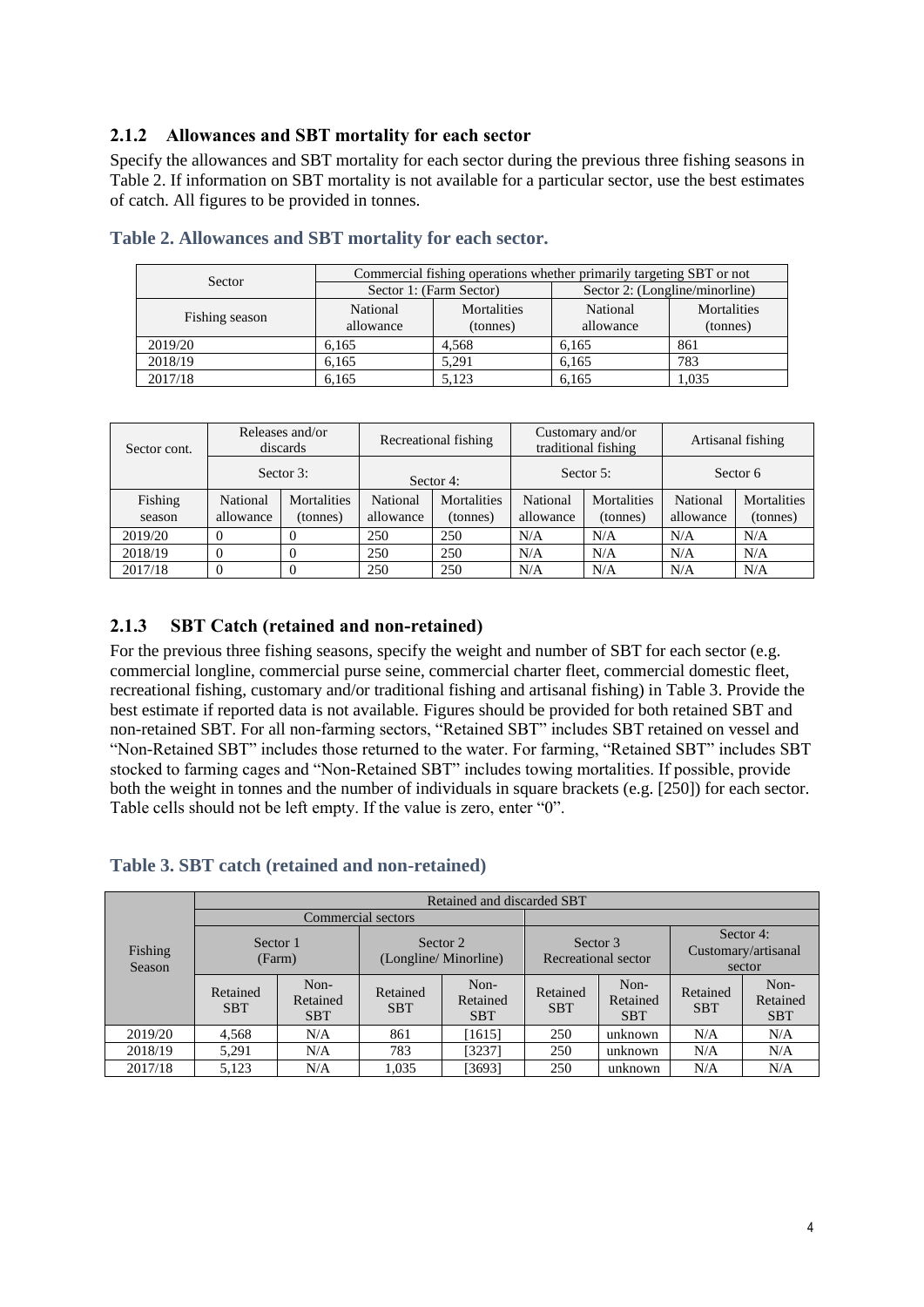### **2.1.4 The number of vessels in each sector**

Specify the number of vessels that caught SBT in each sector during the previous three fishing seasons in Table 4.

In cases where vessel numbers are not able to be provided, specify the best estimate.

|                |                        | Commercial sectors                  | Sector 3: Recreational | Sector 4:                     |
|----------------|------------------------|-------------------------------------|------------------------|-------------------------------|
| Fishing season | Sector 1 (Purse Seine) | Sector 2 (Long line/<br>Minor line) | sector                 | Customary/artisanal<br>sector |
| 2017/18        |                        |                                     | unknown                | N/A                           |
| 2018/19        |                        | 27                                  | unknown                | N/A                           |
| 2019/20        |                        | 32                                  | unknown                | N/A                           |

#### **Table 4. Vessels by Sector**

# **2.2 Monitoring catch of SBT**

### **2.2.1 Daily logbooks**

i. If daily logbooks are not mandatory, specify the % of SBT fishing where daily log books were required.

N/A, Daily logbooks are mandatory for all Commonwealth fisheries in Australia.

ii. Specify whether the effort and catch information collected complied with that specified in the "Characterisation of the SBT Catch" section of the CCSBT Scientific Research Plan (Attachment D of the SC5 report), including both retained and discarded catch. If not, describe the non-compliance.

Effort and catch information collected by AFMA logbooks for the SBTF, ETBF and WTBF comply with that specified in the 'Characterisation of the SBT Catch' section of the CCSBT Scientific Research Plan.

#### **2.2.2 Additional reporting methods (such as real time monitoring programs)**

i. If multiple reporting methods exists (e.g. daily, weekly and/or month SBT catch reporting, reporting of tags and SBT measurements, reporting of ERS interactions etc)then, for each method, specify if it was mandatory, and if not, specify the % of SBT fishing that was covered.

All relevant information is collected in the mandatory daily logbooks.

#### **2.2.3 Scientific Observers**

i. Provide the percentage of the SBT catch and effort observed in the three previous seasons for each sector (e.g. longline, purse seine, commercial charter fleet, and domestic fleet) i[n Table 5.](#page-4-0) The unit of effort should be hooks, and sets for longline, and purse seine respectively.

|                |                  | Sector 1 (Purse seine) | Sector 2 (longline) |                 |  |
|----------------|------------------|------------------------|---------------------|-----------------|--|
| Fishing season | % effort<br>obs. | % catch<br>obs.        | % effort<br>obs.    | % catch<br>obs. |  |
| 2017/18        | 20.9             | 19.0                   | 11.8                | 13.8            |  |
| 2018/19        | 14.3             | 14.5                   | 12.1                | 14.6            |  |
| 2019/20        | 9.9              | 10.3                   |                     |                 |  |

#### <span id="page-4-0"></span>**Table 5. Observer coverage of SBT catch and effort**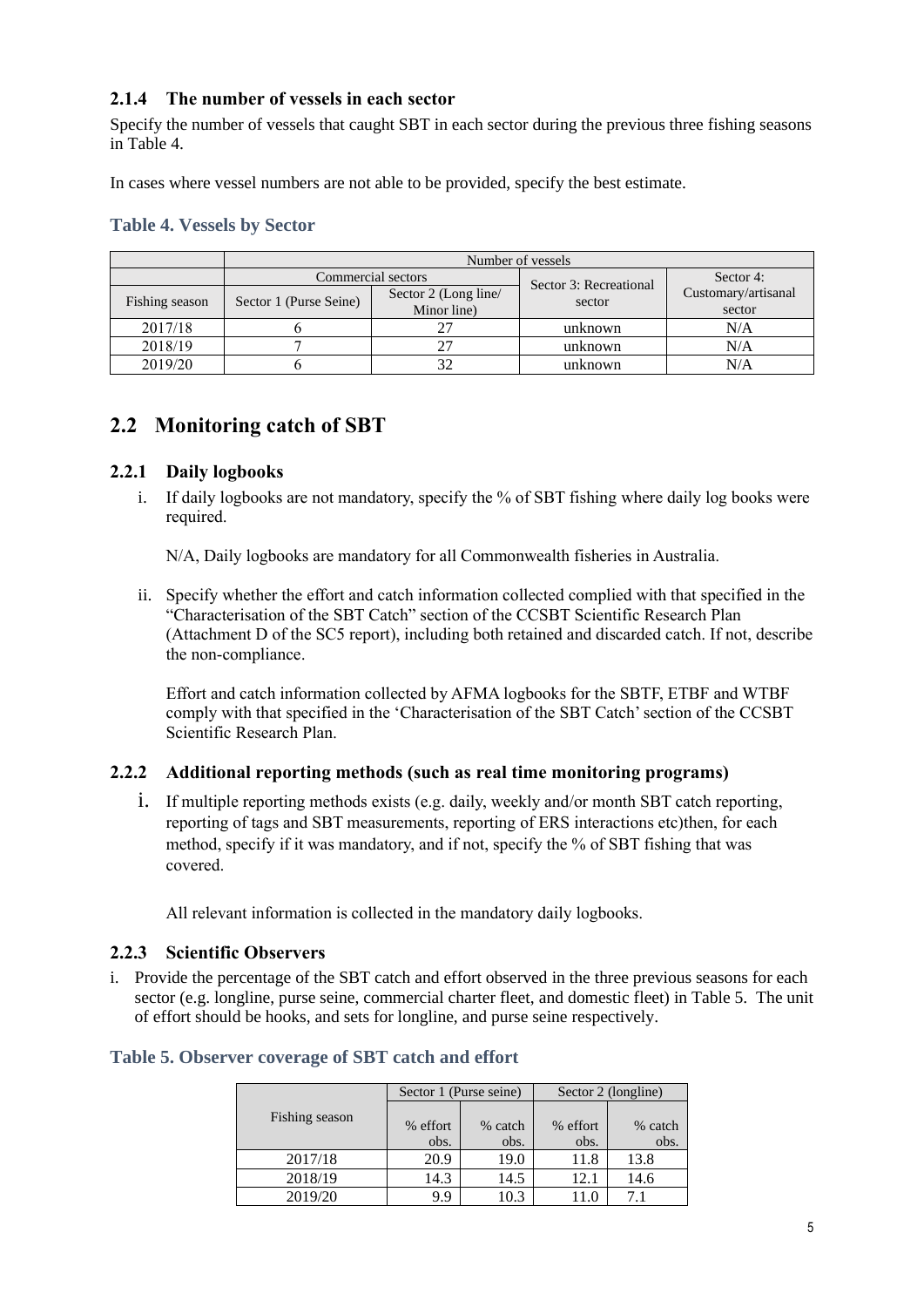ii. Specify whether the observer program complied with the CCSBT Scientific Observer Program Standards. If not, describe the non-compliance. Also indicate whether there was any exchange of observers between Members.

The AFMA Observer Program complies with the CCSBT Scientific Observer Program Standards. The AFMA Observer Program has previously used scientific observers from other countries however no exchanges have taken place in recent seasons.

### **2.2.4 Vessel Monitoring System (VMS)**

For the most recent fishing season for Member-flagged authorised carrier vessels and fishing vessels fishing for or taking SBT specify:

i. Was a mandatory VMS that complies with CCSBT's VMS resolution in operation?

Yes. Since 1 July 2007, all boats operating in Australia's Commonwealth fisheries must be fitted with an operational VMS. This includes all boats authorised to take SBT under the SBT Plan, boats that provide support to SBT farming operations (e.g. tow boats) as well as all boats fishing on the high seas under the competence of a regional fisheries management body to which Australia is a party.

All vessels that were authorised to fish for SBT and that fished on the high seas were compliant with VMS requirements (no Australian vessels caught SBT on the high seas during this period).

ii. If a mandatory VMS that complies with CCSBT's VMS resolution was not in operation, provide details of non-compliance and plans for further improvement.

N/A

- iii. The number of its flag 1) fishing vessels (FVs) and 2) carrier vessels (CVs) that were required to report to a National VMS system:- 1) FVs: 76 2) CVs: N/A
- iv. The number of its flag 1) fishing vessels (FVs) and 2) carrier vessels (CVs) that actually reported to a National VMS system:- 1) FVs: 76 2) CVs: N/A
- v. Reasons for any non-compliance with VMS requirements and action taken by the Member.

Not Applicable - All vessels that were authorised to fish for SBT were compliant with VMS requirements.

vi. In the event of a technical failure of a vessel's VMS, the vessel's geographical position (latitude and longitude) at the time of failure and the length of time the VMS was inactive.

Not Applicable - In the event that a VMS stops reporting, AFMA contacts the boat's master and instructs them to manually report their position on a four hourly basis for the duration of the trip. Once a boat returns to port, AFMA requires that the VMS be operational before the boat is allowed to return to sea.

vii. A description of any investigations initiated in accordance with paragraph 3(b) of the CCSBT VMS resolution including progress to date and any actions taken.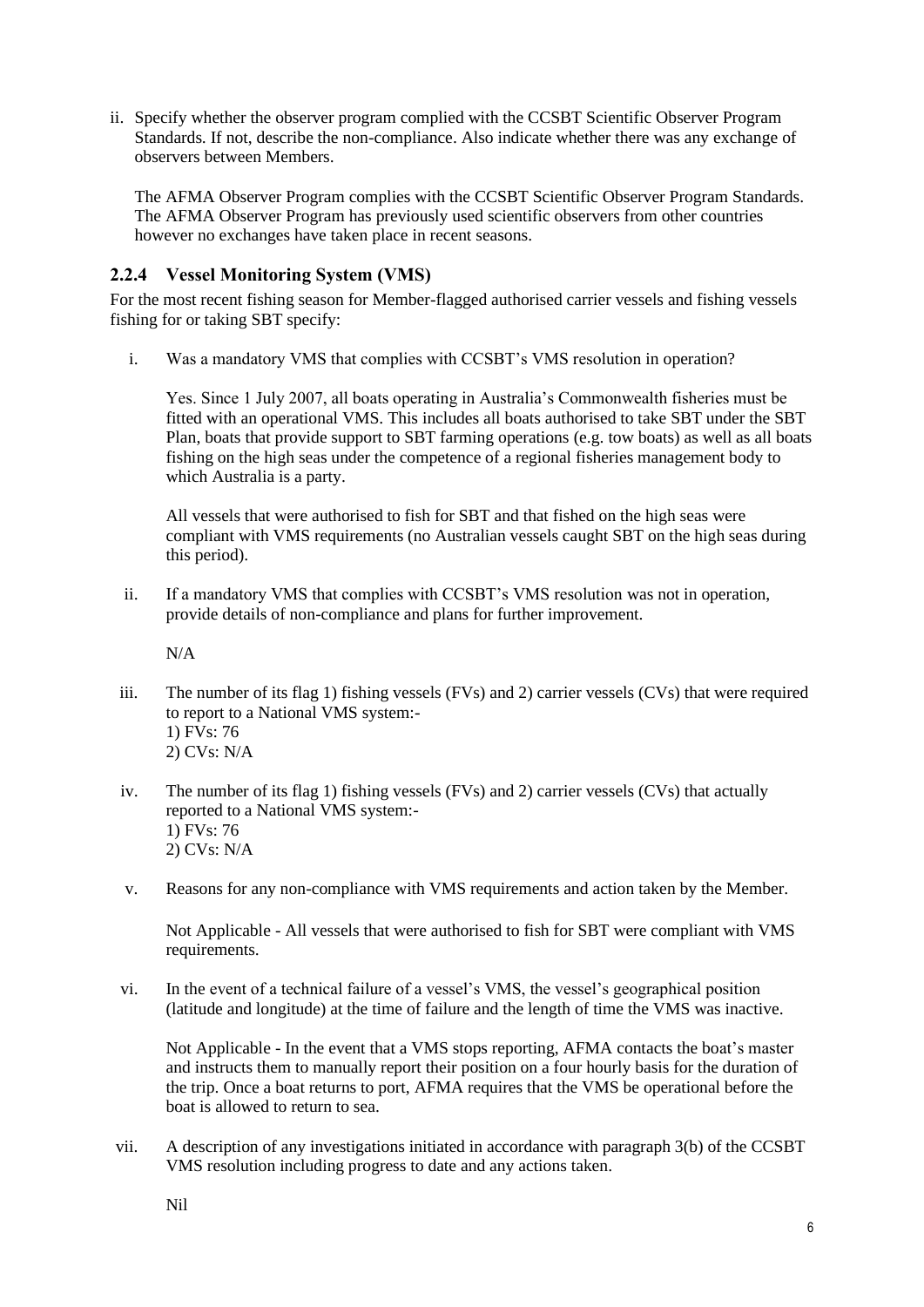### **2.2.5 At-sea inspections**

Specify the coverage level of at sea inspections of SBT authorised fishing vessels by Member's patrol vessels during the previous fishing season (e.g. the percentage of SBT trips inspected).

Australian fisheries officers conduct inspections of landings at key SBT ports, as well as at sea boarding's and inspections of boats taking SBT in the longline and farm sectors. In 2019/20 Australian fisheries officers conducted 31 SBT inspections, 10 at sea and 21 in port.

#### **2.2.6 Authorised vessel requirements**

Report on the review of internal actions and measures taken in relation to the authorised vessel requirements provided at Attachment A, including any punitive and sanction actions taken.

All Australian vessels licensed to fish for SBT were compliant with the CCSBT Authorised Vessel Resolution.

#### **2.2.7 Monitoring of catch of SBT from other sectors (e.g. recreational, customary, etc)**

Provide details of monitoring methods used to monitor catches in other sectors.

At CCSBT27 Australia reported that it funded a recreational catch survey which was conducted by the University of Tasmania during December 2018 to November 2019. The survey was peer-reviewed by Mr. B. Hartill of NIWA, New Zealand. It estimated a total recreational SBT harvest of 270 t during the 12 months of the survey. Australia advised that in future, 5% of its national allocation will be set aside for the recreational sector. The amount set aside for Australia's recreational sector is greater than the total annual recreational catch estimated by the survey, therefore this additional amount can be considered as a buffer to allow for some growth and fluctuation in recreational catch and cover any recreational release/discard mortality that may occur.

Australia has no other sources of mortality (artisanal, customary or traditional).

## **2.3 SBT Towing and transfer to and between farms (farms only)**

Specify the percentage of the tows that were observed and the percentage of the transfers of the fish to the farms that were observed during the previous three fishing seasons in

<span id="page-6-0"></span>[Table](#page-6-0) **6.**

| Fishing season | Observer     | Observer          |
|----------------|--------------|-------------------|
|                | coverage of  | coverage of       |
|                | tows $(\% )$ | transfers $(\% )$ |
| 2019-20        | 7.7          | 100               |
| 2018-19        | 77           | 100               |
| 2017-18        | 6.8          | 100               |

i. Plans to allow adoption of the stereo video systems for ongoing monitoring.

At CCSBT 27 Australia committed to conduct a trial of stereo video measurement technology to determine whether Australia's preconditions for implementation have been met. A report on the trial will be provided to the Extended Commission for information under item 4.1 of the agenda.

# **2.4 SBT transhipment (in port and at sea)**

In accordance with the Resolution on Establishing a Program for Transhipment by Large-Scale Fishing Vessels, report.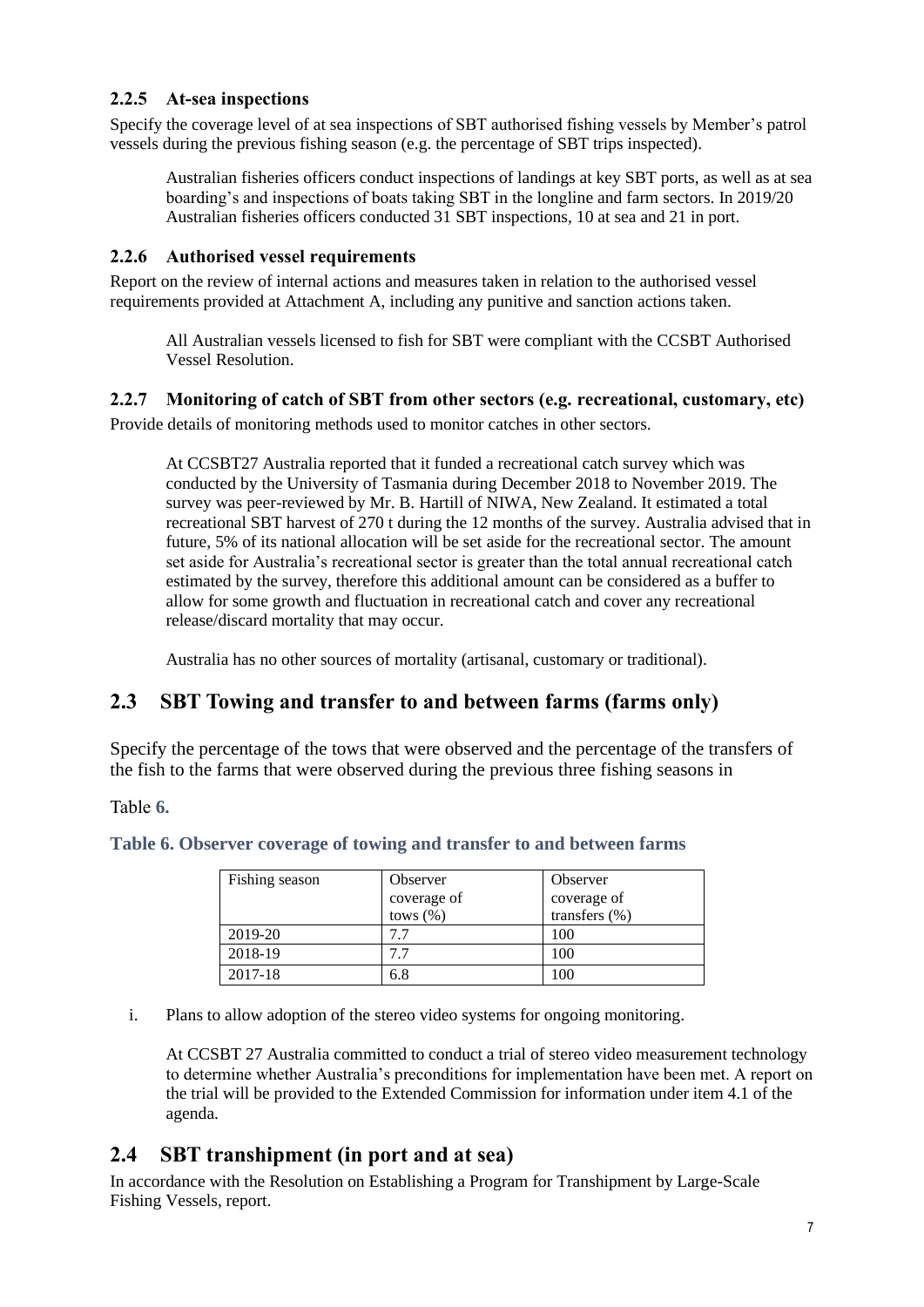i. The quantities and percentage of SBT transhipped at sea and in port during the previous three fishing seasons i[n Table 7.](#page-7-0)

<span id="page-7-0"></span>**Table 7. SBT transhipment (in port and at sea)**

| Fishing season | Kilograms of<br>SBT transhipped<br>at sea | Percentage of the<br>annual SBT catch<br>transhipped at sea | Kilograms of SBT<br>transhipped in port | Percentage of the<br>annual SBT catch<br>transhipped in port |
|----------------|-------------------------------------------|-------------------------------------------------------------|-----------------------------------------|--------------------------------------------------------------|
| 2019-20        | N/A                                       | N/A                                                         | N/A                                     | N/A                                                          |
| 2018-19        | N/A                                       | N/A                                                         | N/A                                     | N/A                                                          |
| 2017-18        | N/A                                       | N/A                                                         | N/A                                     | N/A                                                          |

ii. The list of the tuna longline fishing vessel with Freezing Capacity (LSTLVs) registered in the CCSBT Authorised Vessel List which have transhipped at sea and in port during the previous fishing season.

During the reporting period, Australian-flagged boats did not tranship or receive SBT to/from large scale tuna longline fishing vessels (LSTLVs) with freezing capacity. AFMA has not authorised any Australian-flagged boats to receive at sea transhipments from LSTLVs.

iii. A comprehensive report assessing the content and conclusions of the reports of the observers assigned to carrier vessels which have received at-sea transhipments from their LSTLVs during the previous fishing season.

N/A

# **2.5 Port Inspections of Foreign Fishing Vessels/Carrier Vessels (FVs/CVs) with SBT/SBT Products on Board**

For the three previous calendar years, provide information about the number of landing/ transhipment operations that foreign FVs/CVs carrying SBT or SBT product made in port, the number of those landing/ transhipment operations that were inspected, and the number of inspections where infringements of CCSBT's measures were detected i[n Table 8.](#page-7-1)

<span id="page-7-1"></span>

|  | Table 8. Port inspections of foreign FVs and CVs with SBT/SBT products on board |  |  |  |  |  |  |
|--|---------------------------------------------------------------------------------|--|--|--|--|--|--|
|--|---------------------------------------------------------------------------------|--|--|--|--|--|--|

| Calendar year | Foreign Flag                  | No. of Landing/<br>Transhipment<br>Operations<br>(that occurred) | No. of Landing/<br>Transhipment<br>Operations<br>Inspected | No. of Landing/<br>Transhipment<br>Operations where an<br>Infringement of<br><b>CCSBT's Measures</b> |
|---------------|-------------------------------|------------------------------------------------------------------|------------------------------------------------------------|------------------------------------------------------------------------------------------------------|
| 2020          | N/A                           | $\Omega$                                                         | $\Omega$                                                   | was Detected<br>0                                                                                    |
|               | N/A                           | $\Omega$                                                         | $\Omega$                                                   | 0                                                                                                    |
| 2019          | N/A                           | $\Omega$                                                         | $\Omega$                                                   | 0                                                                                                    |
|               | N/A                           | $\Omega$                                                         | $\Omega$                                                   | 0                                                                                                    |
|               | N/A                           | $\Omega$                                                         | $\Omega$                                                   | 0                                                                                                    |
| 2018          | N/A                           | $\Omega$                                                         | $\Omega$                                                   | 0                                                                                                    |
|               | <b>TOTAL</b><br><b>NUMBER</b> | $\mathbf{0}$                                                     | 0                                                          |                                                                                                      |

# **2.6 Monitoring of trade of SBT**

For the last whole calendar year or fishing season,

i. Provide the percentage of landings of SBT that were inspected.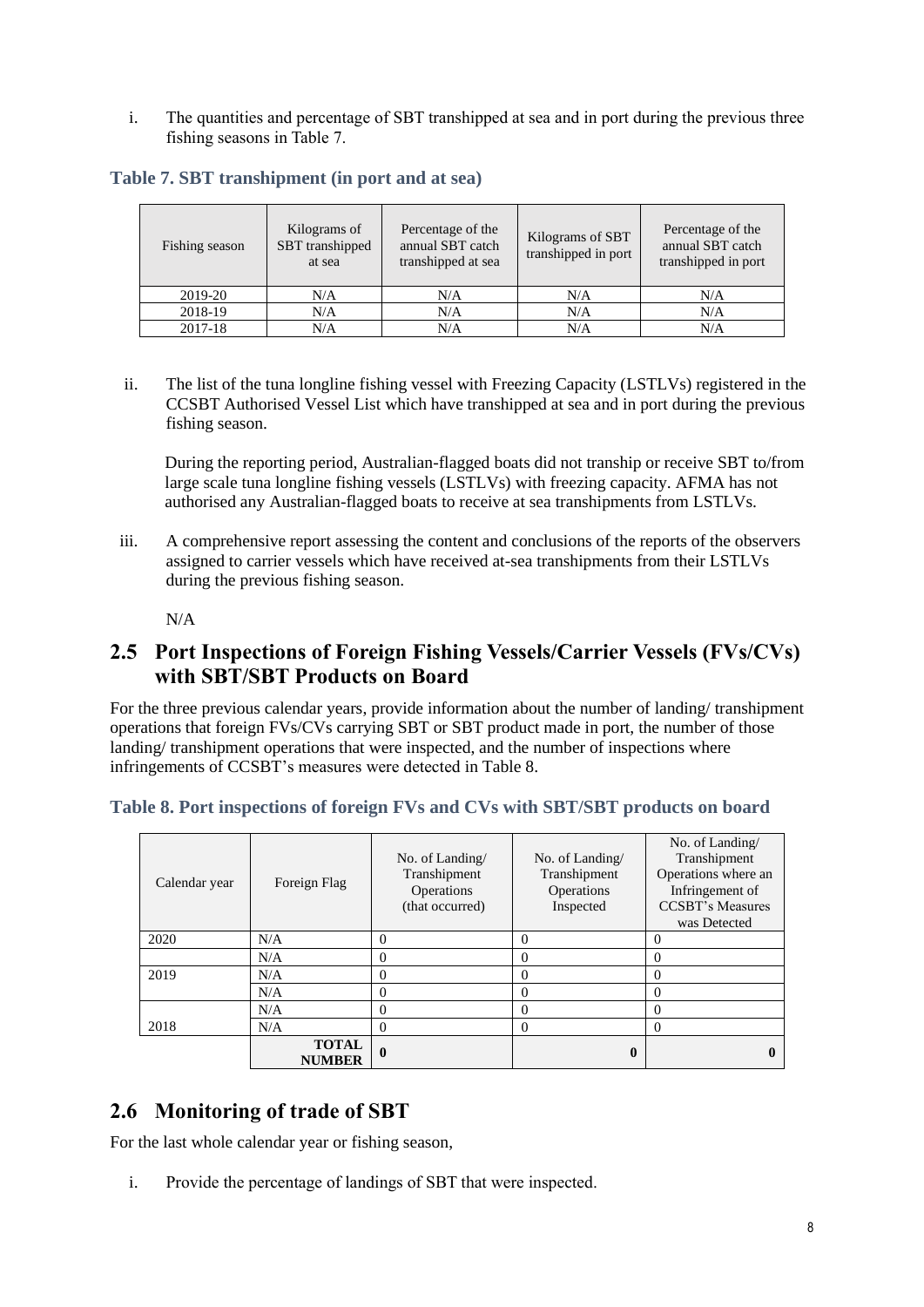100% of landings in the purse seine sector are inspected by AFMA or its contractor.

AFMA fisheries officers also conduct targeted compliance operations to inspect fishing boats at sea and in port, and also conduct random audits of fishing companies, fish receivers and export/import establishments.

ii. Provide the percentage of exports of SBT that were inspected.

AFMA fisheries officers conduct targeted compliance operations to inspect fishing boats at sea and in port, and also conduct random audits of fishing companies, fish receivers and export/import establishments.

iii. Provide the percentage of imports of SBT that were inspected.

Australia typically import small amounts (less than five tonnes) of SBT annually, although this may fluctuate according to market conditions. AFMA fisheries officers conduct targeted compliance operations to inspect fishing boats at sea and in port, and also conduct random audits of fishing companies, fish receivers and export/import establishments.

# **2.7 Coverage and Type of CDS Audit undertaken**

As per paragraph 5.9 of the CDS Resolution, specify details on the level of coverage and type of audit undertaken, in accordance with  $5.8<sup>4</sup>$  of the Resolution, and the level of compliance.

Copies of all documents issued and received are provided to the CCSBT on a quarterly basis to be compiled in an electronic database. This is an effective auditing mechanism which allows AFMA to analyse, identify discrepancies, reconcile and report all CCSBT CDS documents submitted by Australia. In conjunction with this process, AFMA commenced audits of fish tagging in accordance with the CCSBT CDS in the 2010/11 financial year. At the end of each fishing season AFMA conducts a level 1 audit of all SFR holders that have caught SBT.

The level 1 audit includes the following:

- monthly breakdowns of receipt and sale of SBT including mortalities;
- verified counts of SBT conducted during transfer from tow pontoons into farms;
- CCSBT CDS figures and domestic sales; and
- mortalities recorded by the SBT fish receiver.

Each season selected farming companies and wild caught fish receivers also undergo a level 2 audit, aiming to capture in excess of 10% of all commercially landed SBT. This audit includes a full assessment conducted by AFMA officers who review company records which may include spread-sheets, feed boat logs, dive logs, sales and export documentation, including CDS documentation. SFR holders must retain original copies of each CDR and CCSBT CDS documents for five years from the date of completion to meet audit requirements. As part of the level 2 audit, two AFMA officers independently recount all video/DVD recorded by AFMA's agent during the verified count of SBT transferred into those farms included in the audit. Due to the Covid 19 pandemic compliance officers were unable to attend premises to conduct level 2 audits for the 2017/18 season and it was decided that no level 2 audit would be undertaken for that season. The 2019/20 season audits are yet to be completed however preliminary figures indicate that they will account for in excess of 13% of SBT received by fish receivers.

*<sup>4</sup> Paragraph 5.8 of the CDS Resolution specifies that "Members and Cooperating Non-Members shall undertake an appropriate level of audit, including inspections of vessels, landings, and where possible markets, to the extent necessary to validate the information contained in the CDS documentation."*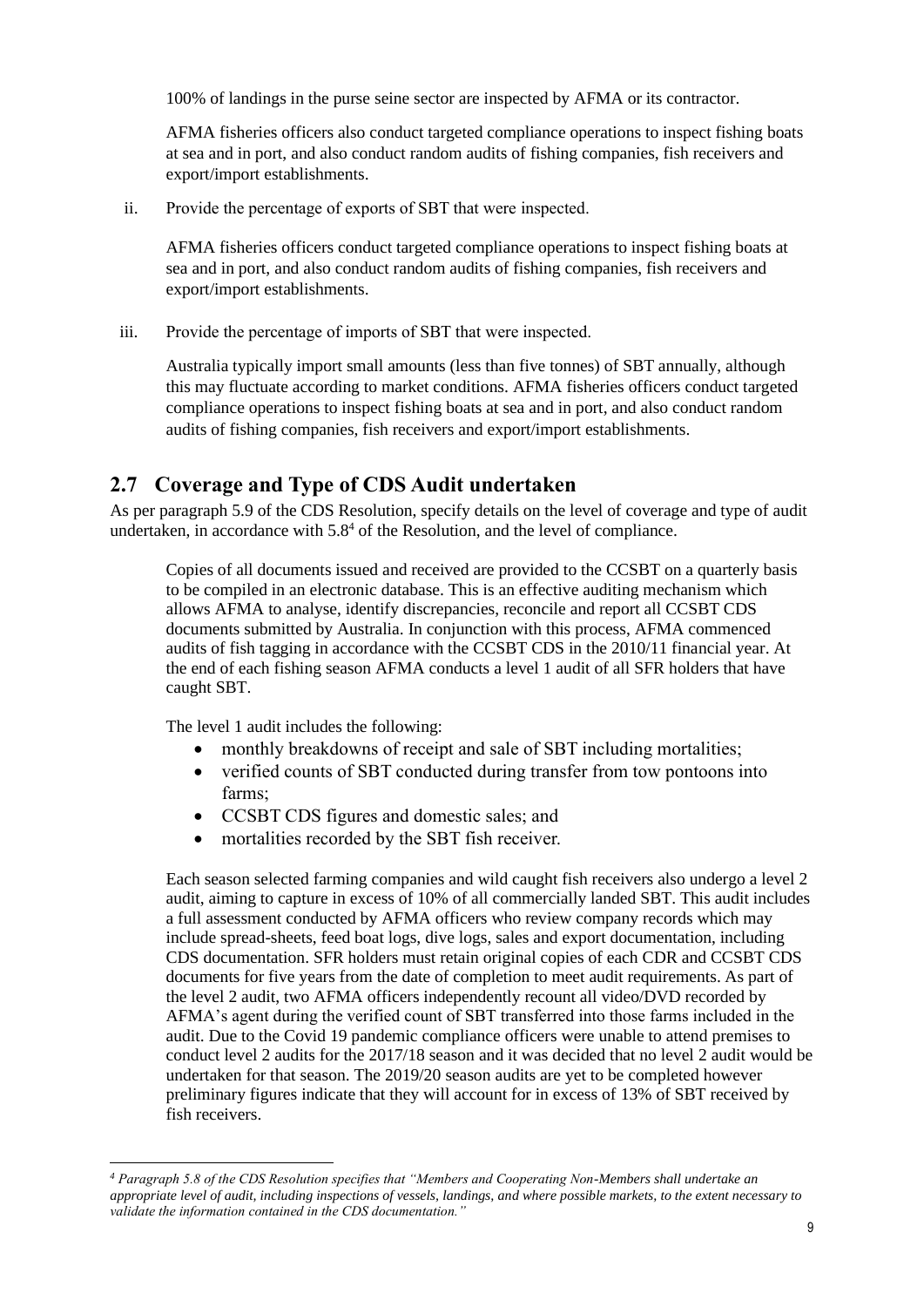In addition, compliance with the CCSBT CDS is monitored in accordance with AFMA's National Compliance and Enforcement Policy. AFMA conducts a biennial risk assessment process to determine those prioritised areas that require targeted compliance and enforcement activity. This risk assessment process is conducted across major Commonwealth Fisheries, such as the SBT fishery. As a result Australian fisheries officers conducted targeted compliance operations to inspect fishing boats at sea, in port, and also conduct random audits of fishing companies, fish receivers and export/import establishments. The inspection process includes the inspection of relevant documentation such as CDS documents. In 2019/20 Australian fisheries officers conducted 31 SBT inspections, 10 at sea and 21 in port.

## **3 Changes to sections in Annex 1**

List any sections of Annex 1 that have changed since the previous year.

There have been no changes since the previous year.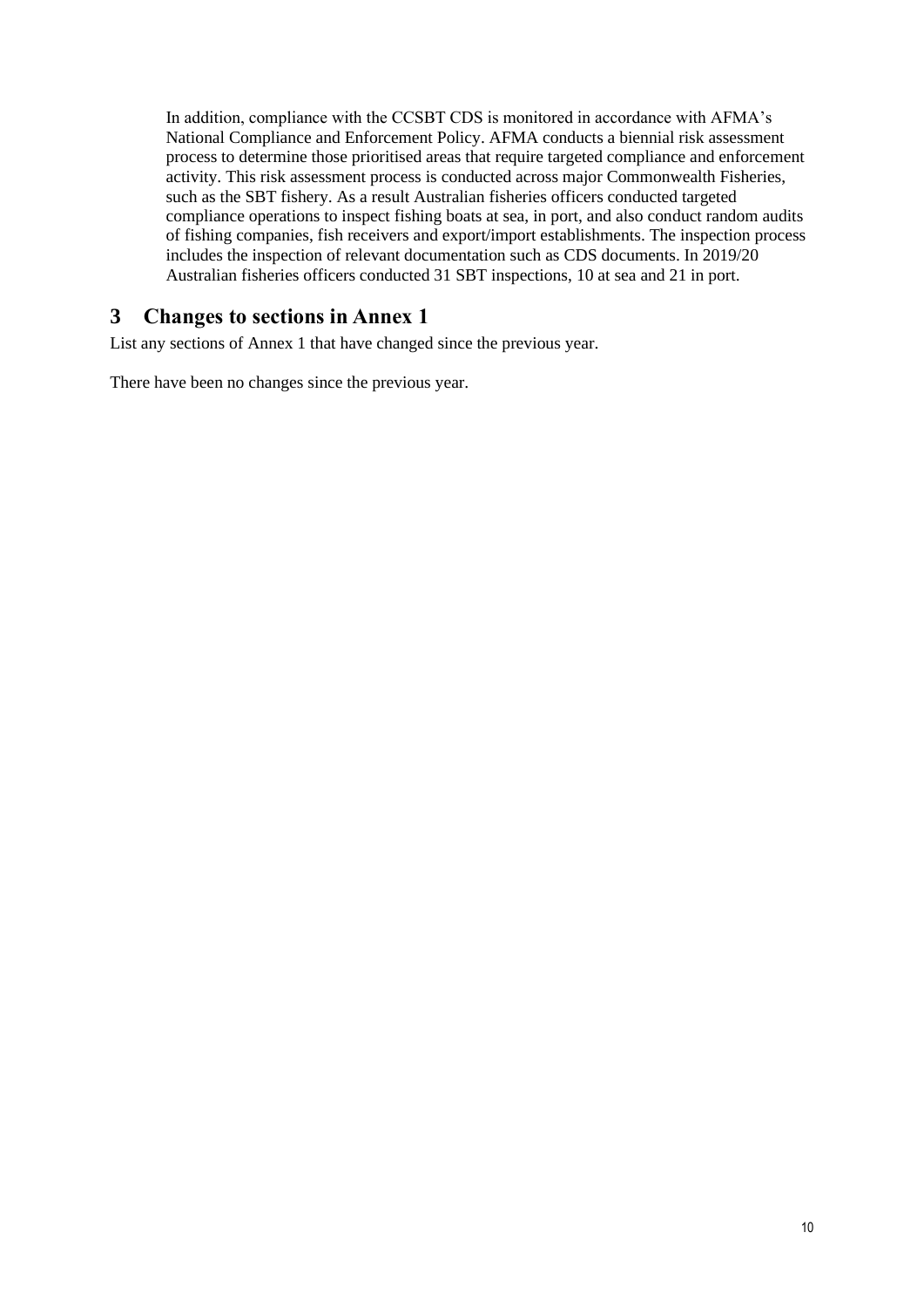# **Annex 1. Standing items: details of MCS arrangements used to monitor SBT catch in the fishery**

# **1 Monitoring catch of SBT**

Describe the system used for controlling the level of SBT catch. For ITQ and IQ systems, this should include details on how the catch is allocated to individual companies and/or vessels. For competitive catch systems this should include details of the process for authorising vessels to catch SBT and how the fishery is monitored for determining when to close the fishery. The description provided here should include any operational constraints on effort (both regulatory and voluntary).

#### Methods used to monitor catching in the fishery

Details should also be provided of monitoring conducted of fishing vessels when steaming away from the fishing grounds (this does not include towing vessels that are reported in Section 2).

| Monitoring<br>Methods | Description                                                                                                                                                                                                                                                                                                                                                                                                                                                              |
|-----------------------|--------------------------------------------------------------------------------------------------------------------------------------------------------------------------------------------------------------------------------------------------------------------------------------------------------------------------------------------------------------------------------------------------------------------------------------------------------------------------|
| Daily log             | Specify:                                                                                                                                                                                                                                                                                                                                                                                                                                                                 |
| book                  | Whether this was mandatory.<br>i.                                                                                                                                                                                                                                                                                                                                                                                                                                        |
|                       | It is a provision under Section 42 of the FM Act that AFMA may require SFR holders to<br>keep and maintain logbooks. The following logbooks are mandatory for the SBTF,<br>ETBF and WTBF:<br><b>Farm sector</b><br>Australian Purse Seine and Pole Daily Fishing Log (TPB03) – for purse seine<br>$\bullet$<br>and pole fishing boats for farming purposes;<br>Southern Bluefin Tuna Fishery Farm Transit Log (SBT03B) - for SBT tow<br>boats.<br><b>Longline sector</b> |
|                       | Australian Pelagic Longline Daily Fishing log (AL06) – pelagic longline<br>$\bullet$<br>method only;                                                                                                                                                                                                                                                                                                                                                                     |
|                       | Purse Seine Daily Fishing Log (PS01A) - purse seine method only<br>for non-farming purposes;                                                                                                                                                                                                                                                                                                                                                                             |
|                       | Australian Tuna Purse Seine and Pole Logbook (TPB01) - pole method only<br>for non-farming purposes.                                                                                                                                                                                                                                                                                                                                                                     |
|                       | The level of detail recorded (shot by shot, daily aggregate etc):-<br>ii.                                                                                                                                                                                                                                                                                                                                                                                                |
|                       | The catch data collected by AFMA logbooks for the SBTF, ETBF and WTBF is<br>on a shot by shot basis.                                                                                                                                                                                                                                                                                                                                                                     |
|                       | iii.<br>What information on ERS is recorded in logbooks:-                                                                                                                                                                                                                                                                                                                                                                                                                |
|                       | AFMA logbooks provide for the recording of ERS interactions. Further, all<br>AFMA logbooks contain specific reporting forms for protected species.<br>Interactions with ERS are also recorded by scientific observers.                                                                                                                                                                                                                                                   |
|                       | Who are the log books submitted to <sup>5</sup> :-<br>iv.                                                                                                                                                                                                                                                                                                                                                                                                                |
|                       | Farm sector<br>SFR holders targeting SBT in the farm sector are required to record interactions with<br>ERS in the TPB03 and SBT03B logbooks. Numbers and life status must be reported to<br>the species level where possible. Interactions with ERS are also recorded by scientific<br>observers on-board purse seine fishing boats or SBT tow boats.<br>Longline sector                                                                                                |

*<sup>5</sup> If the reports are not to be submitted to the Member's or CNM's government fisheries authority, then also specify whether the information will later be sent to the fisheries authority, including how and when that occurs.*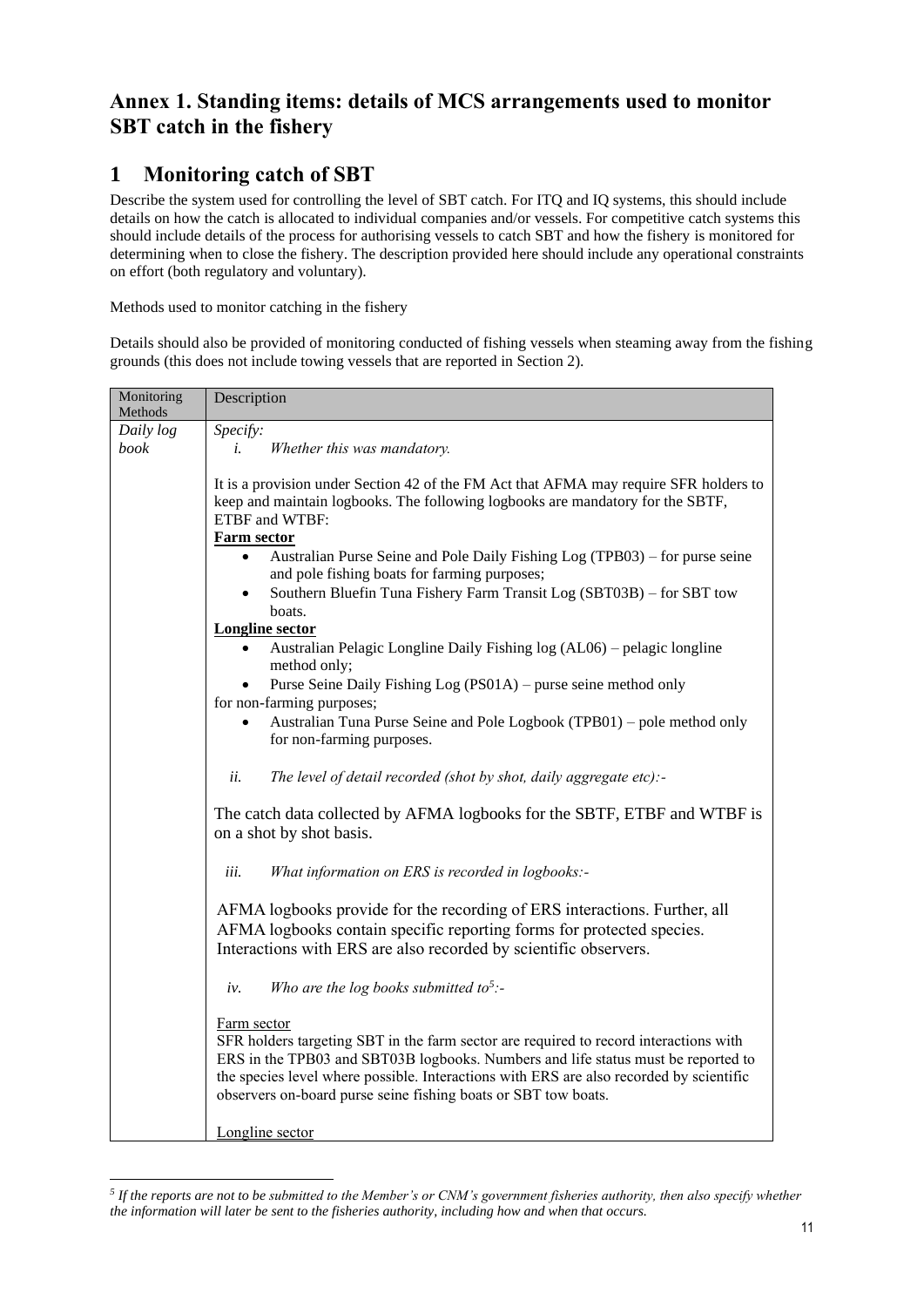| SFR holders capturing SBT using pelagic longline must record interactions with ERS in<br>the AL06 logbook. Numbers of retained and discarded fish (including sharks) must be<br>recorded to species level, in addition to an estimate of the retained processed weight.<br>For listed protected species (including seabirds, sea turtles, marine mammals, great<br>white sharks, grey nurse sharks and whale sharks) the number of interactions per<br>species must be recorded in addition to life status (alive, dead or injured).<br>SFR holders capturing SBT using purse seine and pole for non-farming purposes must<br>also record interactions with ERS in the PS01A and TPB01 logbooks, respectively.<br>What is the timeframe and method $6$ for submission:-<br>ν. |
|-------------------------------------------------------------------------------------------------------------------------------------------------------------------------------------------------------------------------------------------------------------------------------------------------------------------------------------------------------------------------------------------------------------------------------------------------------------------------------------------------------------------------------------------------------------------------------------------------------------------------------------------------------------------------------------------------------------------------------------------------------------------------------|
| <b>Farm sector</b><br>TPB03 – must be submitted by the 14th day of the following month;<br>SBT03B – must be submitted immediately on arriving at location where the<br>fish are transferred to farm pontoons.                                                                                                                                                                                                                                                                                                                                                                                                                                                                                                                                                                 |
| <b>Longline</b> sector<br>AL06 - must be submitted within three calendar days of the completion of<br>each fishing trip;<br>PS01A – must be submitted within three calendar days of the consignment<br>being unloaded;<br>TPB01 – must be submitted by the 14th day of the following month.<br>$\bullet$                                                                                                                                                                                                                                                                                                                                                                                                                                                                      |
| The type of checking and verification that is routinely conducted for this<br>vi.<br>information:-<br><b>Farm sector</b><br>At the end of each fishing season, all farming companies are audited by AFMA to<br>review compliance with SFR holdings. Further information on these audits is provided<br>in Section 2.                                                                                                                                                                                                                                                                                                                                                                                                                                                          |
| <b>Longline sector</b><br>At the end of each fishing season, all SFR holders that have caught SBT are audited by<br>AFMA to review compliance with SFR holdings. Further information on these audits is<br>provided in Section 4.                                                                                                                                                                                                                                                                                                                                                                                                                                                                                                                                             |
| Reference to applicable legislation and penalties:-<br>vii.<br>CCSBT obligations are given effect via concession conditions. Breaching a condition of<br>a concession is an offence under Section 95 of the FM Act. Penalties include fines<br>(under Section 95(5) of the FM Act), suspension or cancellation of concessions (under<br>Section 98(3) of the FM Act), an order directing a person not to be on a boat for a<br>specified time (under Section 98(1) of the FM Act) and forfeiture of the boat,<br>equipment, catch and/or proceeds of catch (under Section 106 of the FM Act).                                                                                                                                                                                 |
| Other relevant information <sup>7</sup> :-<br>viii.<br>Nil                                                                                                                                                                                                                                                                                                                                                                                                                                                                                                                                                                                                                                                                                                                    |

<sup>&</sup>lt;sup>6</sup> In particular, whether the information is submitted electronically from the vessel.<br><sup>7</sup> Including information on ERS, and comments on the effectiveness of the controls or monitoring tools and any plans for *further improvement.*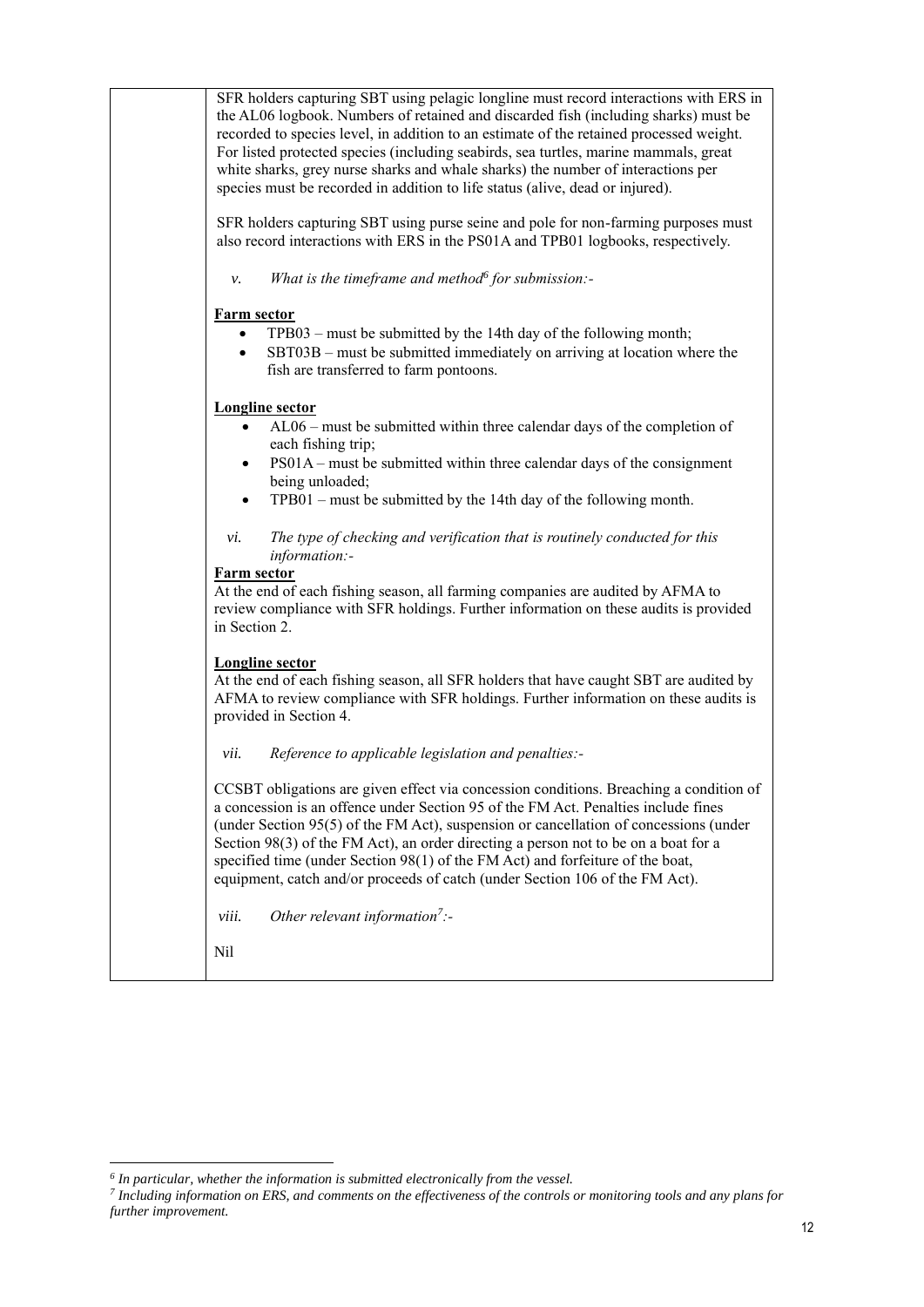| Additional<br>reporting                 | If multiple reporting methods exists (e.g. daily, weekly and/or month SBT catch<br>reporting, reporting of tags and SBT measurements, reporting of ERS interactions etc),                                                                                                                                                                       |  |  |  |
|-----------------------------------------|-------------------------------------------------------------------------------------------------------------------------------------------------------------------------------------------------------------------------------------------------------------------------------------------------------------------------------------------------|--|--|--|
| methods<br>(such as                     | create a separate row of in this table for each method. Then, for each method, specify:                                                                                                                                                                                                                                                         |  |  |  |
| real time<br>monitoring                 | Whether this is mandatory.<br>i.                                                                                                                                                                                                                                                                                                                |  |  |  |
| <i>programs</i> )                       | All relevant information is collected in the mandatory daily logbooks.                                                                                                                                                                                                                                                                          |  |  |  |
|                                         | The information that is recorded (including whether it relates to SBT or ERS):-<br>ii.<br>N/A                                                                                                                                                                                                                                                   |  |  |  |
|                                         | Who the reports are submitted to and by whom (e.g. Vessel Master, the Fishing<br>iii.<br>Company $etc$ <sup>5</sup> :-                                                                                                                                                                                                                          |  |  |  |
|                                         | N/A<br>What is the timeframe and method $\delta$ for submission:-                                                                                                                                                                                                                                                                               |  |  |  |
|                                         | iv.<br>N/A                                                                                                                                                                                                                                                                                                                                      |  |  |  |
|                                         | The type of checking and verification that is routinely conducted for this<br>ν.<br>information:-                                                                                                                                                                                                                                               |  |  |  |
|                                         | N/A<br>Reference to applicable legislation and penalties:-<br>vi.                                                                                                                                                                                                                                                                               |  |  |  |
|                                         | N/A<br>Other relevant information <sup>7</sup> :-<br>vii.                                                                                                                                                                                                                                                                                       |  |  |  |
| Scientific                              | N/A<br>Specify:                                                                                                                                                                                                                                                                                                                                 |  |  |  |
| <i><b>Observers</b></i>                 | i.<br>The system used for comparisons between observer data and other catch<br>monitoring data in order to verify the catch data:-                                                                                                                                                                                                              |  |  |  |
|                                         | Scientific observers are briefed before each trip and debriefed by AFMA following each                                                                                                                                                                                                                                                          |  |  |  |
|                                         | trip. Issues identified in these briefings and in observer reports are analysed by AFMA<br>on a case by case basis and may be investigated if necessary.                                                                                                                                                                                        |  |  |  |
|                                         | For longline vessels an audit process is undertaken using EM footage to verify the<br>accuracy of catch data.                                                                                                                                                                                                                                   |  |  |  |
|                                         | ii.<br>What information on ERS is recorded by observers:-                                                                                                                                                                                                                                                                                       |  |  |  |
|                                         | Observer and EM reports include details of daily fishing operations, the mitigation<br>measures employed and any non-target species interactions. In terms of ERS<br>interactions, the number (and weight where appropriate) of each species caught is<br>recorded for each shot observed as well as the life status (alive, dead, injured) and |  |  |  |
|                                         | whether it was retained or discarded.                                                                                                                                                                                                                                                                                                           |  |  |  |
|                                         | Who are the observer reports submitted to:-<br>iii.                                                                                                                                                                                                                                                                                             |  |  |  |
|                                         | Observer reports are submitted to AFMA                                                                                                                                                                                                                                                                                                          |  |  |  |
|                                         | Timeframe for submission of observer reports:-<br>iv.                                                                                                                                                                                                                                                                                           |  |  |  |
|                                         | Observer reports are submitted at the completion of each fishing trip. Data from<br>observer reports is provided to the CCSBT Secretariat by the Australian Government<br>Australian Bureau of Agricultural and Resource Economics and Sciences (ABARES).                                                                                       |  |  |  |
|                                         | Other relevant information (including plans for further improvement $-$ in<br>v.<br>particular to reach coverage of $10\%$ of the effort):-                                                                                                                                                                                                     |  |  |  |
|                                         | Australia has implemented compulsory EM in the ETBF and WTBF and has committed<br>to the future use of EM in other fisheries.                                                                                                                                                                                                                   |  |  |  |
| <b>VMS</b>                              | i.<br>For Member-flagged authorised carrier vessels and fishing vessels fishing for<br>or taking SBT reference to applicable legislation and penalties:-                                                                                                                                                                                        |  |  |  |
| The items of<br>"ii" are<br>required in | CCSBT obligations are given effect via concession conditions. Breaching a                                                                                                                                                                                                                                                                       |  |  |  |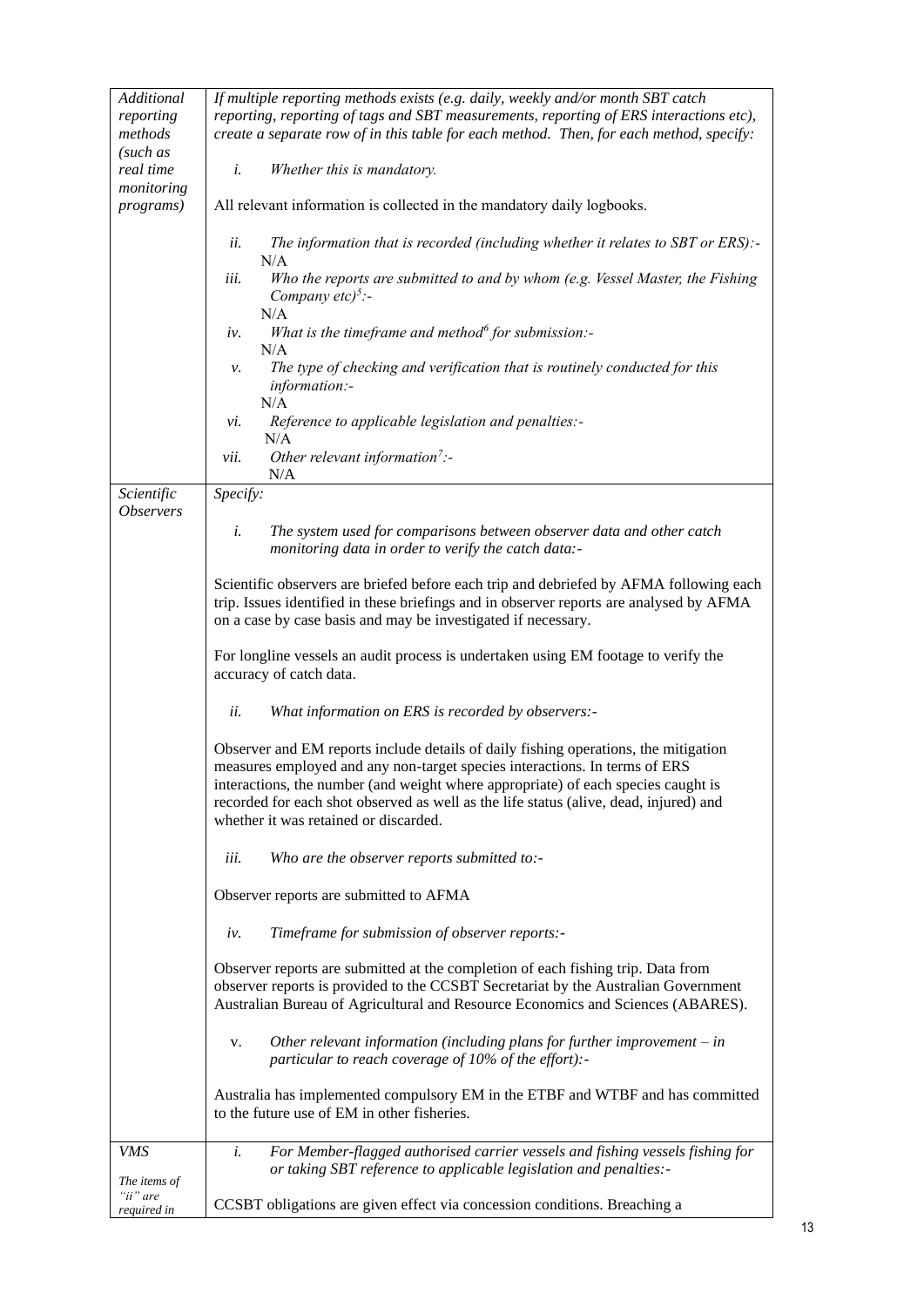| association<br>with the<br>Resolution on<br>establishing the<br><b>CCSBT</b> Vessel<br><b>Monitoring</b><br>System | condition of a concession is an offence under Section 95 of the FM Act. Penalties<br>include fines (under Section 95(5) of the FM Act), suspension or cancellation of<br>concessions (under Section 98(3) of the FM Act), an order directing a person not to<br>be on a boat for a specified time (under Section 98(1) of the FM Act) and forfeiture<br>of the boat, equipment, catch and/or proceeds of catch (under Section 106 of the FM<br>Act). |
|--------------------------------------------------------------------------------------------------------------------|------------------------------------------------------------------------------------------------------------------------------------------------------------------------------------------------------------------------------------------------------------------------------------------------------------------------------------------------------------------------------------------------------------------------------------------------------|
| Other (for<br>example,<br>use of<br>electronic<br>monitoring<br>$etc.$ )                                           | Compulsory EM has been introduced into the ETBF and WTBF fleets. EM provides the<br>potential to monitor 100% of fishing activities on each vessel and is used to verify catch<br>data, ensure mitigation measures are employed and record any non-target species<br>interaction. An audit is performed on 10% of the recorded footage to ensure daily catch<br>reporting (logbooks) is accurate.                                                    |

# **1.1 SBT Towing and transfer to and between farms (farms only)**

*(a) Describe the system used for controlling and monitoring towing of SBT from the fishing ground to the farming area. This should include details of:*

*i. Observation required for towing of SBT* 

Under the SBT Plan, SFR holders must carry a scientific observer on a nominated boat if instructed by AFMA. The scientific observer coverage target is 10% of purse seine operations and 10% of towing operations. This is communicated to SFR holders each year in the SBTF farm sector pre-season briefing guide.

*ii. Monitoring systems for recording losses of SBT (in particular, SBT mortality).*

SFR holders are required to progressively record SBT mortalities as follows:

- during catching  $-$  in the TPB03 logbook;
- when transferring to a tow boat  $-$  in the SBT02 CDR;
- during the tow to a farm  $-$  in the SBT03B logbook;
- following final count into farm  $-$  in the SBT04B CDR.

*(b) Describe the system used for controlling and monitoring transferring of SBT from tow cages into farms. This should include details of:*

*i. Inspection/Observation required for transfer of SBT* 

AFMA (or its agent) observes and verifies the count and weight estimate for 100% of transfers from tow pontoons into farms. SFR holders are required to record details of each transfer in the SBT04B logbook.

*ii. Monitoring system used for recording the quantity of SBT transferred:-*

SFR holders who capture SBT for farming purposes using purse seine must record daily catch activity in an approved TPB03 logbook. Details to be recorded include date of fishing, search details (including the use of a spotter plane), fishing location, and estimated weight of SBT per shot and, if transferring to a tow pontoon, the carrier boat name and date and weight of transfer. Any interactions with ERS must also be reported. Copies of TPB03 must be forwarded to AFMA on a monthly basis.

On transfer to a tow pontoon, catcher boats must also complete the SBT02 CDR. This form is designed to meet the requirement that operators provide a catch estimate at the start of the tow operation. This form must be faxed to AFMA within 24 hours of the carrier boat commencing the operation to tow the catch to a farm. Information provided must include

- the name of the SFR holder;
- purse seine boat name;
- date and time of last transfer to a tow pontoon;
- tow boat name, pontoon identification;
- estimated total weight of fish transferred to that pontoon; and
- estimated weight of mortalities during each catch and transfer.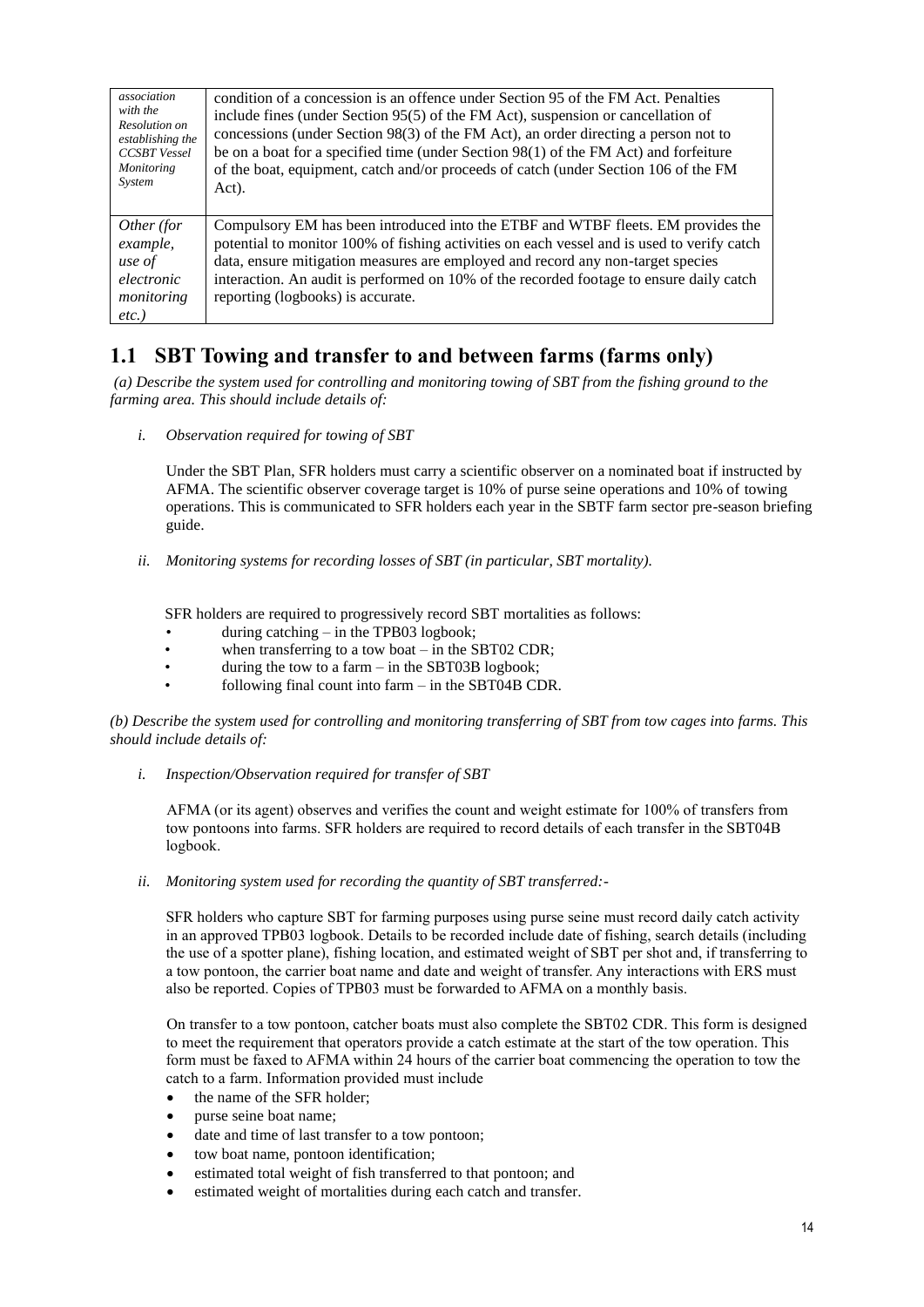AFMA uses this catch estimate to deduct quota from an operator's holdings at the time of the estimate, to later be replaced by the estimate obtained from the average weight sample and verified count in the SBT04B CDR.

Tow boats must complete details in the SBT03B logbook. Information to be collected in this book includes details of the permit holder and boat, transfer details including name of purse seine boat, estimate of weight of SBT and a reference to the SBT02 book used and page number, a record of mortalities for each day of the tow operation, and details of transfer of pontoon to another tow boat or to a SBT fish receiver. This form must be updated daily commencing on the day of the first transfer of fish to the tow pontoon or on the day that the permit holder accepts responsibility for towing the tow pontoon from another boat. Separate SBT03B forms must be completed for each tow pontoon if a boat is towing more than one pontoon.

If the tow pontoon is transferred to another carrier boat, AFMA must be notified within 24 hours of the transfer. A separate SBT03B form must be completed by each carrier boat. If the tow pontoon returns immediately to the farm pontoon(s) or when the tow pontoon reaches the farm pontoon(s), the SBT03B form(s) must be completed and forwarded to an AFMA official or agent acting on AFMA's behalf before the transfer of fish into the farm pontoon(s) commences.

A verified count of SBT transferred from each tow pontoon into a farm must be conducted by AFMA or a government contractor (the agent) acting on AFMA's behalf. A weight estimate is obtained for each transfer by sampling at least 100 live fish of 10 kg or greater then multiplying the average weight by the verified number of fish in the transfer. The methods by which the verified count and weight estimate must be conducted are described in Clause 22B of the SBT Plan. The details of the average weight sample and verified count must be recorded in the SBT04B CDR.

The SBT04B CDR is used to determine the number of fish to be deducted from quota. The following information must be recorded by an AFMA official or agent acting on AFMA's behalf: details of the catcher boat, tow boat and tow pontoon identification number (obtained from the SBT02 CDR), a reference to the SBT02 book and page number, mortalities during pursing, transfer to tow pontoon and tow operations (obtained from the SBT02 CDR), average weight sample from the tow pontoon (obtained through the above counting method), and count of fish transferred from tow pontoon to farm. The number of fish taken from the tow pontoon to obtain the sample of fish of 10 kg or greater must also be recorded. The AFMA official (or agent acting on AFMA's behalf) who carried out the sampling procedure must be identified on the SBT04B CDR. The form must be forwarded to AFMA as soon as it is completed.

The CMAU02C form must accompany all transhipments, landings of domestic products, exports, imports and reexports of SBT. This form must be completed on catch or harvest of SBT (Catch/Harvest Section), at the point of transhipment or export (Intermediate Product Destination Section), and on receivership of SBT product at its final destination (Final Product Destination Section). AFMA authorises competent authorities to validate and verify CMAU02C forms.

The CTAU02A form must be completed and submitted to AFMA when completing the associated CMAU02B form. Details include the boat or farm name, boat or farm registration number, unique document number of the associated CMAU02C form, CCSBT tag number, weight, fork length, gear code (if applicable), CCSBT statistical area of catch, and month of harvest.

With respect to the REAU02 form, it must be specified whether product is being re-exported or exported after landing of domestic product and whether the document accompanies a full shipment or partial shipment. The form details the port of export, any applicable catch tagging form document numbers, a description of fish from previous CCSBT CDS forms, a description of the fish being exported, the export destination, and final point of importation. AFMA authorises competent authorities to validate and verify REAU02 forms.

#### *(c) For "b" and "c" above, describe the process used for completing, validating<sup>8</sup> and collecting the relevant CCSBT CDS documents (Farm Stocking Form, Farm Transfer Form):-*

Copies of all documents issued and received by Australia are compiled in an electronic database. This is an effective auditing mechanism which allows AFMA to analyse, identify discrepancies, reconcile and report all CCSBT CDS documents submitted by Australia. These documents are provided to the CCSBT Secretariat on a quarterly basis. All documents required to be submitted by SFR holders in the SBTF are legislative instruments and include the requirements of the CCSBT CDS. These documents are specified in the conditions placed on SFRs.

*<sup>8</sup> Including the class of person who conducts this work (e.g. government official, authorised third party)*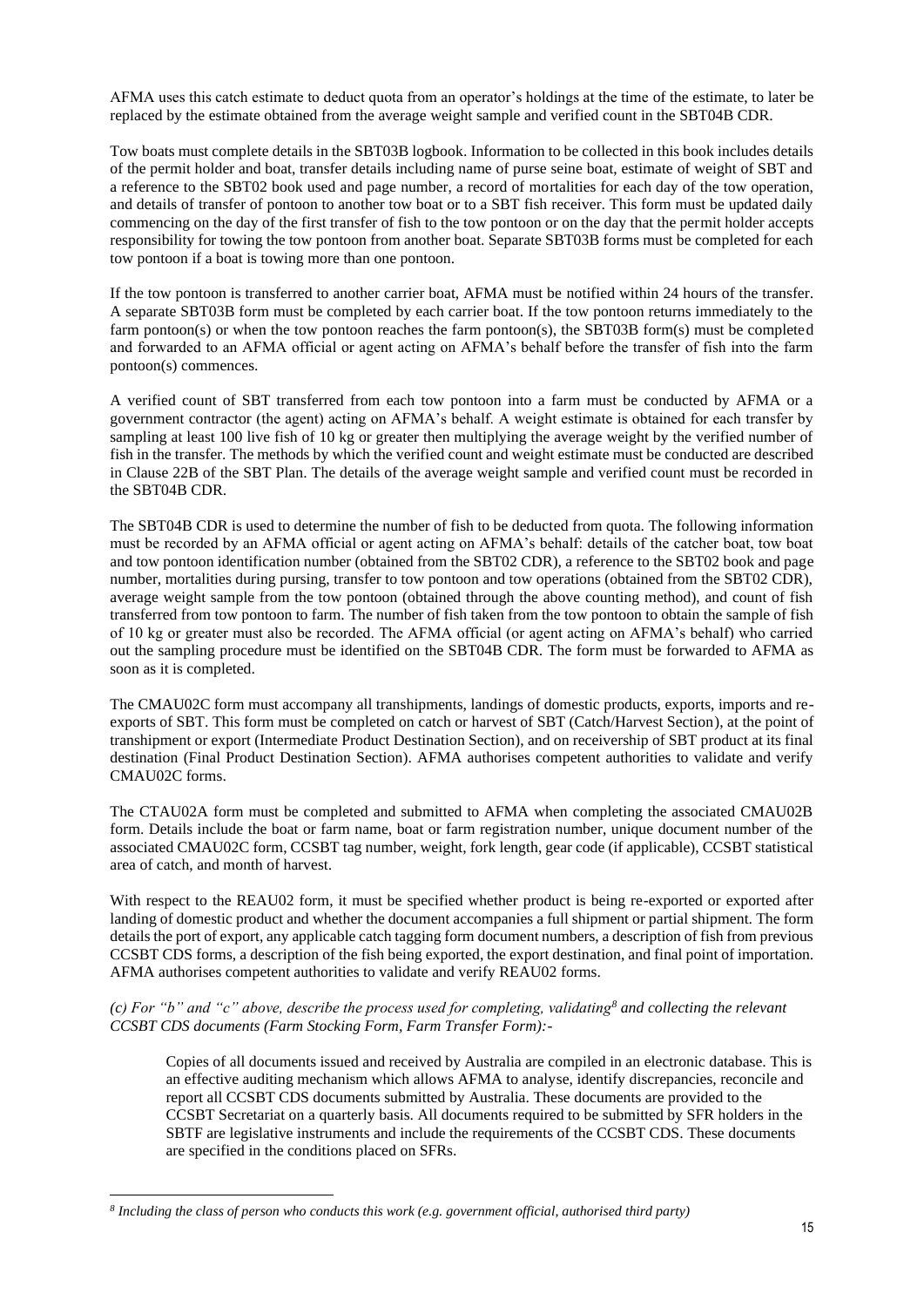Further, at the end of each fishing season AFMA conducts an audit of all farming companies. The level 1 audit includes the following:

- monthly breakdowns of receipt and sale of SBT including mortalities;
- verified counts of SBT conducted during transfer from tow pontoons into farms;
- CCSBT CDS figures and domestic sales; and
- mortalities recorded by the SBT fish receiver.

Each season selected farming companies and wild caught fish receivers also undergo a level 2 audit, aiming to capture in excess of 10% of all commercially landed SBT. This audit includes a full assessment conducted by AFMA officers who review company records which may include spreadsheets, feed boat logs, dive logs, sales and export documentation, including CDS documentation. SFR holders must retain original copies of each CDR and CCSBT CDS documents for five years from the date of completion to meet audit requirements. As part of the level 2 audit, two AFMA officers independently recount all video/DVD recorded by AFMA's agent during the verified count of SBT transferred into those farms included in the audit. Due to the Covid 19 pandemic compliance officers were unable to attend premises to conduct level 2 audits for the 2017/18 season and it was decided that no level 2 audit would be undertaken for that season. The 2019/20 season audits are yet to be completed however preliminary figures

AFMA fisheries officers also conduct targeted compliance operations inspecting fishing boats at sea and in port, and also conduct random audits of fishing companies, fish receivers and export establishments. These operations are in addition to AFMA's general program of deterrence across all Commonwealth fisheries. Any incidents of non-compliance are subject to investigation consistent with the Australian Government Investigations Standards.

AFMA has developed a CCSBT CDS handbook for SFR holders in the SBTF, describing the procedures that must be followed to comply with the CDS including the mandatory tagging of whole fish.

Compliance with the CCSBT CDS is monitored in accordance with AFMA's National Compliance and Enforcement Policy. SFR holders must retain original copies of each CDR and CCSBT CDS document for five years from the date of completion to meet audit requirements.

*(d) Other relevant information<sup>7</sup>*

Australia has submitted a list of authorised SBT farms to the CCSBT Secretariat, as required. Australia notifies the Executive Secretary of any addition to, deletion from or modification required to the CCSBT Record of Authorised Farms as soon as this information becomes available. Through its domestic implementation of the CCSBT CDS, Australia has taken measures to not permit landings of domestic product, exports, imports and/or re-exports of SBT into and from farms which are not registered on the CCSBT Record of Authorised Farms.

#### **1.2 SBT Transhipment (in port and at sea)**

- *(a) Describe the system used for controlling and monitoring transhipments in port. This should include details of:*
- *i. Flag State rules for and names of:*

*- designated foreign ports where SBT may be transhipped, and* 

*- foreign ports where in-port transhipments of SBT are prohibited:-*

During the reporting period, all SBT product from the SBTF, ETBF and WTBF were landed in Australian ports. Further, Regulation 9I of the FM Regulations requires that all fish must be landed to an AFMA authorised SBT fish receiver. Should an operator of an Australian-flagged boat seek to land Australian SBT product at a foreign port, Australia will notify the CCSBT Executive Secretary of the nominated port.

Australia will notify the Executive Secretary if there are reasonable grounds for suspecting that Australian-flagged boats not on the CCSBT Authorised Vessel List are engaged in commercial fishing for and/or transhipment of SBT.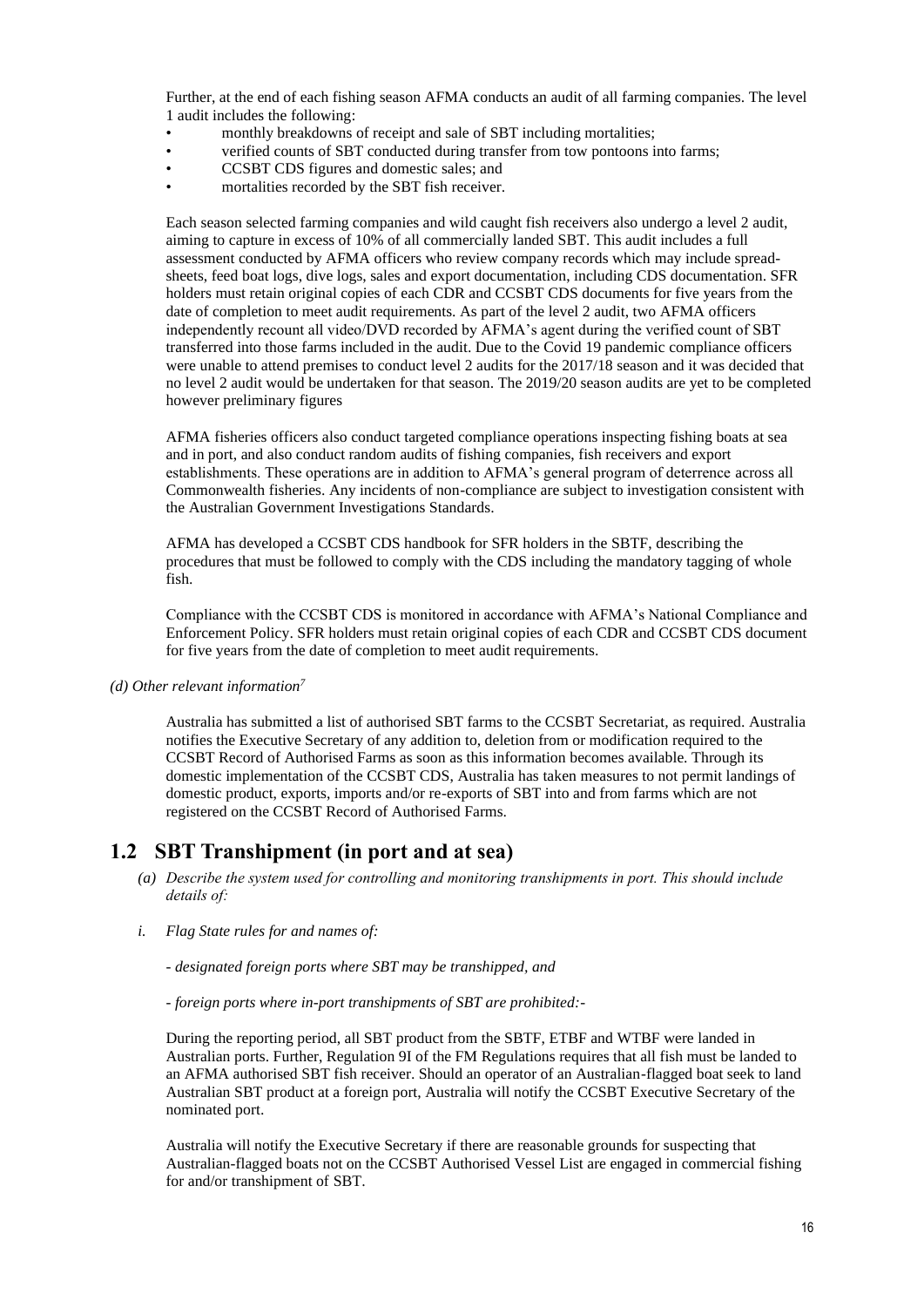*ii. Flag State inspection requirements for in-port transhipments of SBT (include % coverage):-*

Not applicable

*iii. Information sharing with designated Port States:-*

In the event that a foreign fishing vessel seeks access to an Australian port to unload or tranship SBT, Australia must issue a port permit (except in cases of force majeure). In addition, landing of fish and fish products by foreign vessels is prohibited unless written approval is given by the Australian Government Assistant Minister for Agriculture and Water Resources, through the Department of Agriculture, Water and the Environment.

Information on any inspection or other action that is undertaken is shared with relevant States in accordance with Australian Government legislation, recognising that Australia has ratified the FAO Agreement on Port State Measures to Prevent, Deter and Eliminate Illegal, Unreported and Unregulated Fishing.

*iv. Monitoring systems for recording the quantity of SBT transhipped:-*

Not applicable

*v. Process for validating<sup>8</sup> and collecting the relevant CCSBT CDS documents (Catch Monitoring Form, Catch Tagging Form):-*

Not applicable

*vi. Reference to applicable legislation and penalties:-*

Section 95(5) of the FM Act lists the maximum penalty to be applied in the event of an offence.

*vii. Other relevant information<sup>7</sup> :-*

Nil

- *(b) Describe the system used for controlling and monitoring transhipments at sea. This should include details of:*
- *i. The rules and processes for authorising transhipments of SBT at sea and methods (in addition to the presence of CCSBT transhipment observers) for checking and verifying the quantities of SBT transhipped:-*

Under the SBT Plan, SFR holders must not tranship SBT that is not alive to a boat unless the transhipment is monitored by an officer appointed under the FM Act and acting under direction by AFMA. SBT must not be transhipped to a boat unless the boat is being used by a person who is, or is acting for, the holder of a fishing permit (or foreign fishing licence if applicable) for the SBTF that authorises receipt of the transhipped tuna.

*ii. Monitoring systems for recording the quantity of SBT transhipped:-*

Not applicable

*iii. Process for collecting the relevant CCSBT CDS documents (Catch Monitoring Form, Catch Tagging Form):-*

Not applicable

*iv. Reference to applicable legislation and penalties:-*

Section 95(5) of the FM Act lists the maximum penalty to be applied in the event of an offence.

*v. Other relevant information<sup>7</sup> :-*

Nil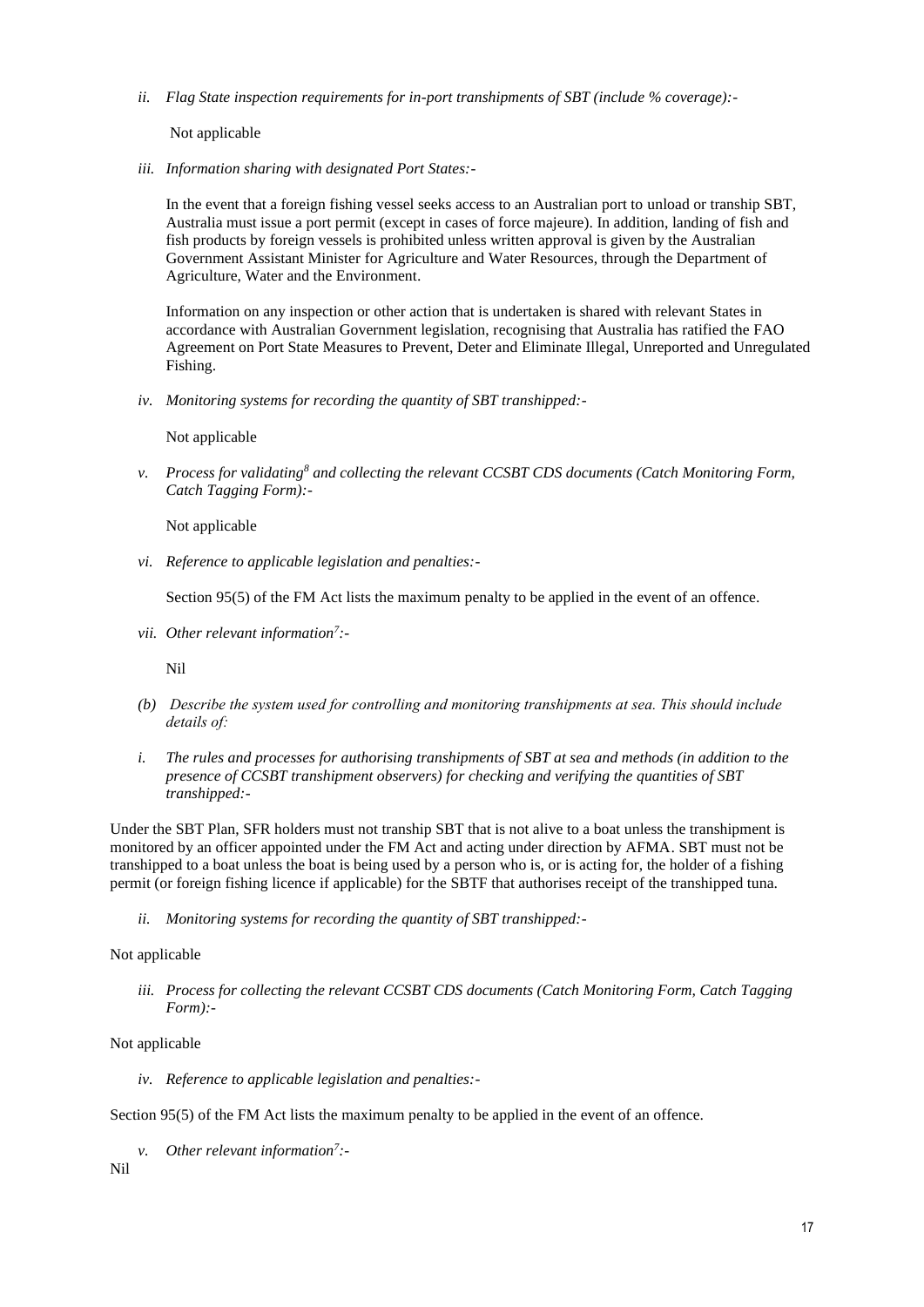### **1.3 Port Inspections of Foreign FVs/CVs with SBT/SBT Products on Board**

*This section provides for reporting with respect to the CCSBT's Scheme for Minimum Standards for Inspection in Port. It should be filled out by Port State Members that have authorised foreign Fishing Vessels/Carrier Vessels carrying SBT or SBT products to enter their designated ports for the purpose of landing and/or transhipment. Only information for landings/transhipments of SBT or SBT products that have NOT been previously landed or transhipped at port should be included in the table below.*

*(a) Provide a list of designated ports into which foreign FVs/ CVs carrying SBT or SBT product may request entry:-*

Australia allows foreign fishing vessels into its ports and the landing of catch from such vessels only with explicit approval. Applications for port access are considered consistent with AFMA's client service charter.

It is envisaged that Australia's designated ports under the PSMA (Article 7) will reflect those ports that have been determined as first points of entry under Australia's Biosecurity Act 2015.

*(b) Provide the minimum number of hours of notice required for foreign FVs/CVs carrying SBT or SBT product to request authorisation to enter these designated ports:-*

Permits are issued on a case by case basis. AFMA's client service charter states that it has up to 7 days to consider an application.

# **1.4 Landings of Domestic Product (from both fishing vessels and farms)**

*Describe the system used for controlling and monitoring domestic landings of SBT. This should include details of:*

*(a) Rules for designated ports of landing of SBT:-*

SBT product from the SBTF, ETBF and WTBF can be landed in any Australian port. Boats are monitored through VMS and may be inspected upon arrival in port.

*(b) Inspections required for landings of SBT.* 

In 2019/20 Australian fisheries officers conducted 31 SBT inspections, 10 at sea and 21 in port

*Details of genetic testing conducted and any other techniques that are used to verify that SBT are not being landed as a different species:-*

Australia is not a range State for Pacific bluefin tuna which is the species most commonly mistaken for SBT. All bluefin tuna caught in the ETBF or WTBF are deemed as Southern Bluefin Tuna unless the SFR holder proves otherwise through genetic testing or exports the fish to the Tokyo Metropolitan Central Wholesale Market and it is deemed to be a Pacific Bluefin Tuna on the sales documentation.

*(c) Monitoring systems for recording the quantity of SBT landed:-*

The below information relates to the longline sector. Please refer to Section 1.1 and Appendix 1 for details on the landings of domestic product from the farm sector.

SFR holders who capture SBT for non-farming purposes using pelagic longline, purse seine or pole must record daily catch activity in an AL06, PS01A or TPB01 logbook, respectively. Details to be recorded include date of fishing, fishing location and estimates of weight of SBT discarded/retained. Any interactions with ERS must also be recorded.

The PT02B CDR is for recording pelagic species including SBT and Pacific Bluefin Tuna taken for non-farming purposes. A separate PT02B CDR form must be completed each time a boat disposes of SBT or NBT. Relevant details in the PT02B CDR must be completed before the fish are taken onto the premises of a SBT fish receiver. Where catch is disposed of to multiple locations or buyers, separate PT02B forms must be completed for each consignment. A consignment is defined as fish taken from a single unloading and sent to a single receiver. A copy of the PT02B form must be forwarded to AFMA within three days of unloading. As with the farm sector, the longline sector is also required to complete and submit CMAU02C, CTAU02A and REAU02 forms.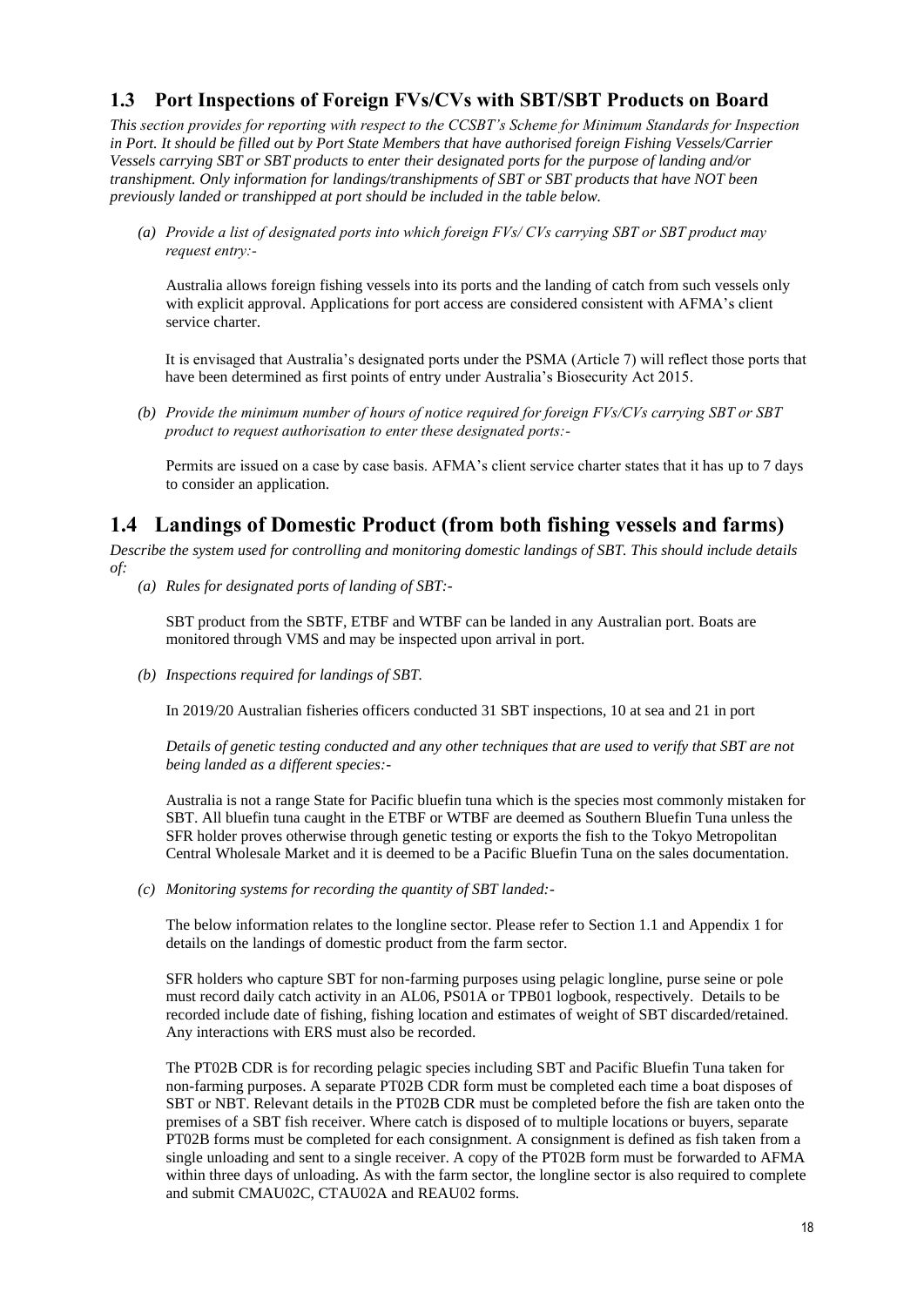*(d) Process for validating<sup>8</sup> and collecting the relevant CCSBT CDS documents (Catch Monitoring Form, and depending on circumstances, Catch Tagging Form):-*

As with the farm sector, copies of all documents issued and received by Australia are provided to the CCSBT. Further, at the end of each fishing season AFMA conducts a level 1 audit of all SFR holders that have caught SBT. AFMA fisheries officers also conduct targeted compliance operations to inspect fishing boats at sea, in port, and also conduct random audits of fishing companies, fish receivers and export establishments.

As provided previously AFMA has developed a CCSBT CDS handbook for SFR holders in the SBTF including the longline sector, describing the procedures that must be followed to comply with the CCSBT CDS. Compliance with the CCSBT CDS and other obligations is monitored in accordance with AFMA's National Compliance and Enforcement Policy. SFR holders must retain original copies of each CDR and CCSBT CDS document for five years from the date of completion to meet audit requirements. A schematic detailing the systematic verification of catch data for SBT and ERS for the longline sector is provided at Appendix 2.

*(e) Reference to applicable legislation and penalties:-*

CCSBT obligations are given effect via concession conditions. Breaching a condition of a concession is an offence under Section 95 of the FM Act. Penalties include fines (under Section 95(5) of the FM Act), suspension or cancellation of concessions (under Section 98(3) of the FM Act), an order directing a person not to be on a boat for a specified time (under Section 98(1) of the FM Act) and forfeiture of the boat, equipment, catch and/or proceeds of catch (under Section 106 of the FM Act).

*(f) Other relevant information<sup>7</sup> :-* Nil

## **1.5 Monitoring of trade of SBT**

#### **1.5.1 SBT Exports**

*Describe the system used for controlling and monitoring exports of SBT (including of landings directly from the vessel to the foreign importing port). This should include details of:*

*(a) Inspections required for export of SBT –*

To export SBT and other fish products from Australia for consumption, all processing establishments (land based and boats) require registration with the Australian Government Department of Agriculture, Water and the Environment. All fish and fish products that are exported from Australia are prescribed goods and all registered establishments must meet the requirements of the Export Control Act, Export Control (Prescribed Goods General) Orders and the Export Control (Fish & Fish Products Orders) 2005 in order to export these goods. Registered establishments and boats are audited by the Department of Agriculture, Water and the Environment food auditors to ensure compliance with the above legislation. The number of audits annually is linked to the level of risk and performance of the establishment to meet the appropriate legislation.

*(b) Details of genetic testing conducted and any other techniques that are used to verify that SBT are not being exported as a different species:-*

Australia is not a range State for Pacific Bluefin Tuna which is the species most commonly mistaken for SBT. All Bluefin Tuna caught in the ETBF or WTBF are deemed as Southern Bluefin Tuna unless the operator obtains genetic testing or exports the fish to the Tokyo Metropolitan Central Wholesale Market and it is deemed to be a Pacific Bluefin Tuna on the sales documentation.

*(c) Monitoring systems for recording the quantity of SBT exported:-*

The CMAU02C form must accompany all transhipments, landings of domestic products, exports, imports and re-exports of SBT. The CTAU02A form must be completed and submitted when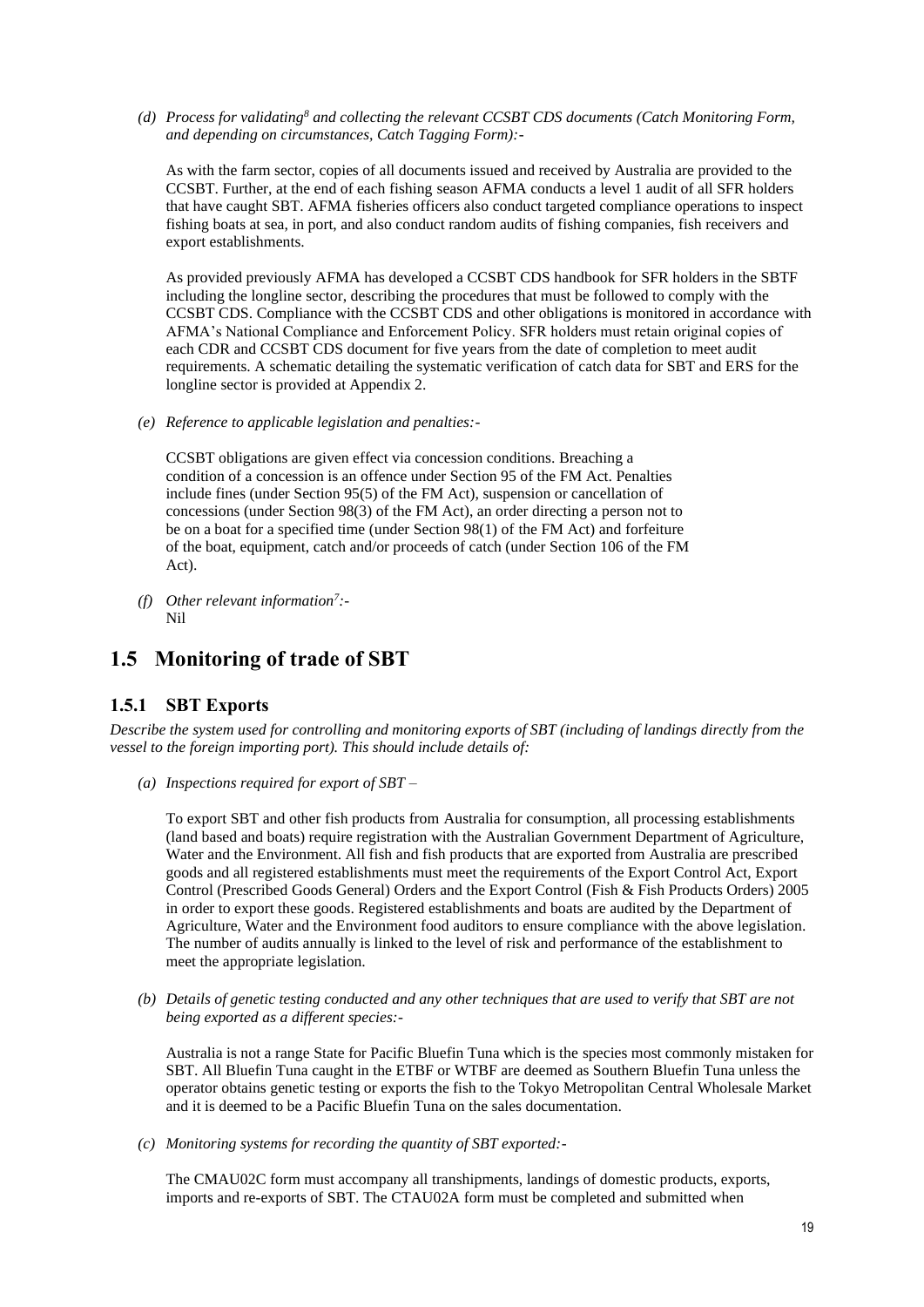completing the associated CMAU02C form. In addition the REAU02 form must specify whether product is being re-exported or exported after landing of domestic product and whether the document accompanies a full shipment or partial shipment. The form details port of export, any applicable catch tagging form document numbers, a description of fish from previous CCSBT CDS documents, a description of the fish being exported, the export destination and final point of importation.

*(d) Process for validating<sup>8</sup> and collecting the relevant CCSBT CDS documents (Catch Monitoring Form and depending on circumstances, Catch Tagging Form or Re-export/Export after landing of domestic product Form):-*

Copies of all documents issued and received are provided to the CCSBT on a quarterly basis to be compiled in an electronic database. This is an effective auditing mechanism which allows AFMA to analyse, identify discrepancies, reconcile and report all CCSBT CDS documents submitted by Australia. In conjunction with this process, AFMA commenced audits of fish tagging in accordance with the CCSBT CDS in the 2010/11 financial year. At the end of each fishing season AFMA conducts a level 1 audit of all SFR holders that have caught SBT.

*(e) Reference to applicable legislation and penalties:-*

CCSBT obligations are given effect via concession conditions. Breaching a condition of a concession is an offence under Section 95 of the FM Act. Penalties include fines (under Section 95(5) of the FM Act), suspension or cancellation of concessions (under Section 98(3) of the FM Act), an order directing a person not to be on a boat for a specified time (under Section 98(1) of the FM Act) and forfeiture of the boat, equipment, catch and/or proceeds of catch (under Section 106 of the FM Act).

*(f) Other relevant information<sup>7</sup> :-* Nil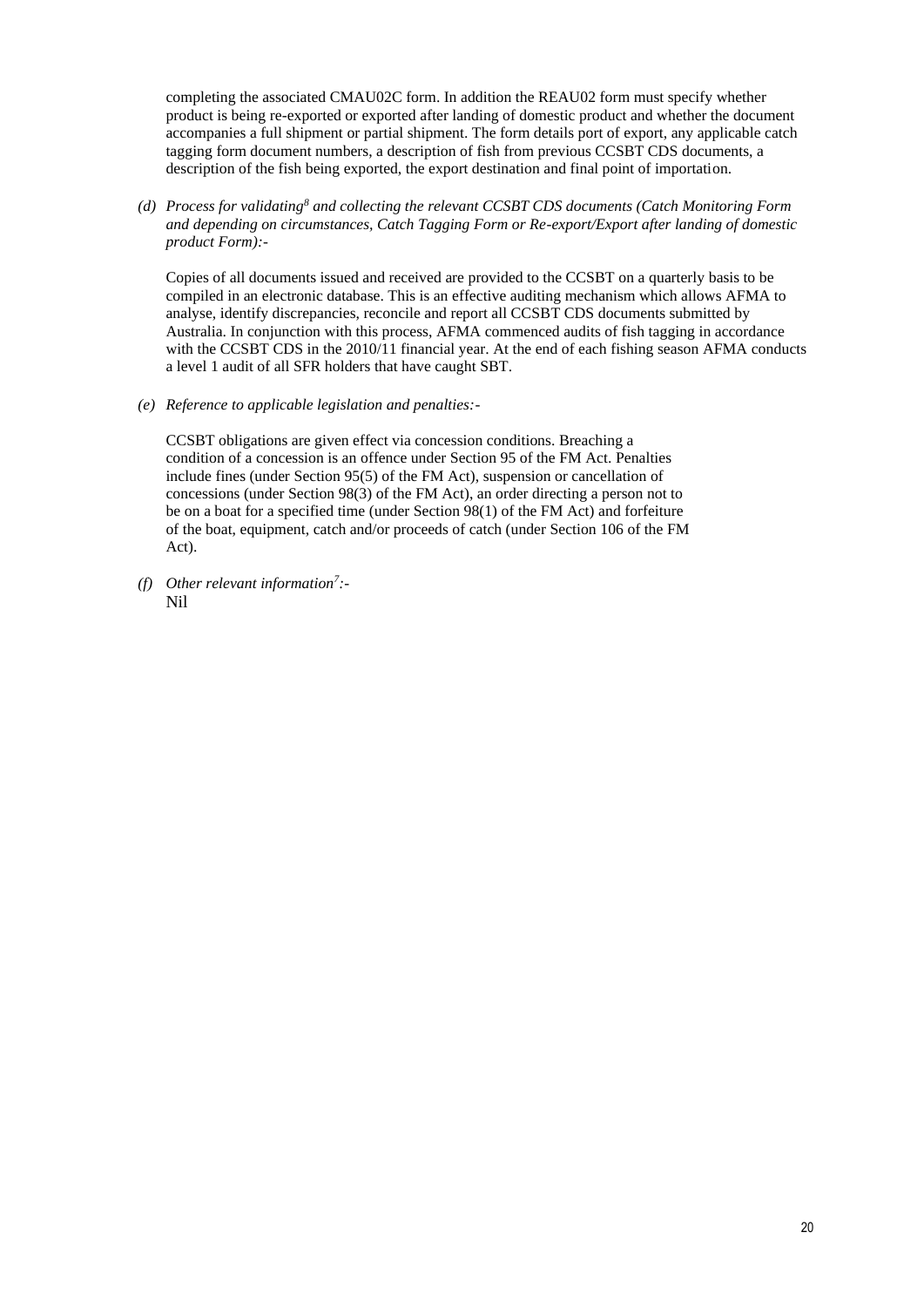### **1.5.2 SBT Imports**

*Describe the system used for controlling and monitoring imports of SBT. This should include details of:*

*(a) Rules for designating specific ports for the import of SBT:-*

SBT product can be landed in any Australian port by Australian fishing boats but must be landed to a registered fish receiver. Foreign fishing boats wishing to enter an Australian port must have a port permit issued by AFMA however landing of fish and fish products is prohibited unless written approval is given by the Australian Government Assistant Minister for Forestry and Fisheries, through the Department of Agriculture, Water and the Environment.

*(b) Inspections required for imports of SBT* 

Australia typically import small amounts (less than five tonnes) of SBT annually, although this may fluctuate according to market conditions. The importation of some products is, by law, subject to certain biosecurity conditions. Australia's biosecurity policy is based on risk assessment and management of the potential introduction of exotic pests or diseases.

*(c) Details of genetic testing conducted and any other techniques that are used to verify that SBT are not being imported as a different species:-*

Australia is not a range State for Pacific Bluefin Tuna which is the species most commonly mistaken for SBT. All Bluefin Tuna caught in the ETBF or WTBF are deemed as Southern Bluefin Tuna unless the operator obtains genetic testing or export the fish to the Tokyo Metropolitan Central Wholesale Market and it is deemed Pacific Bluefin Tuna.

*(d) Process for checking and collecting CCSBT CDS documents (Catch Monitoring Form and depending on circumstances, Re-export/Export after landing of domestic product Form):-*

The appropriate CCSBT Catch Monitoring and Re-Export/Export After Landing of Domestic Product Forms are required to be forwarded onto AFMA by the receiver of any SBT import consignment.

*(e) Reference to applicable legislation and penalties:-*

CCSBT obligations are given effect via concession conditions. Breaching a condition of a concession is an offence under Section 95 of the FM Act. Penalties include fines (under Section 95(5) of the FM Act), suspension or cancellation of concessions (under Section 98(3) of the FM Act), an order directing a person not to be on a boat for a specified time (under Section 98(1) of the FM Act) and forfeiture of the boat, equipment, catch and/or proceeds of catch (under Section 106 of the FM Act).

- *(f) Other relevant information<sup>7</sup> :-*
	- Nil

### **1.5.3 SBT Markets**

*(a) Describe any activities targeted at points in the supply chain between landing and the market:-*

As previously provided (Sections 2 and 5), AFMA fisheries officers conduct targeted compliance operations to inspect fishing boats at sea and in port, and also conduct random audits of fishing companies, fish receivers and export establishments.

*(c) Describe the system used for controlling and monitoring of SBT at markets (e.g. voluntary or mandatory requirements for certain documentation and/or presence of tags, and monitoring or audit of compliance with such requirements):-*

CCSBT CDS documents are required to accompany all movements of SBT both domestically and internationally from capture to first point of sale.

*(d) Other relevant information7\*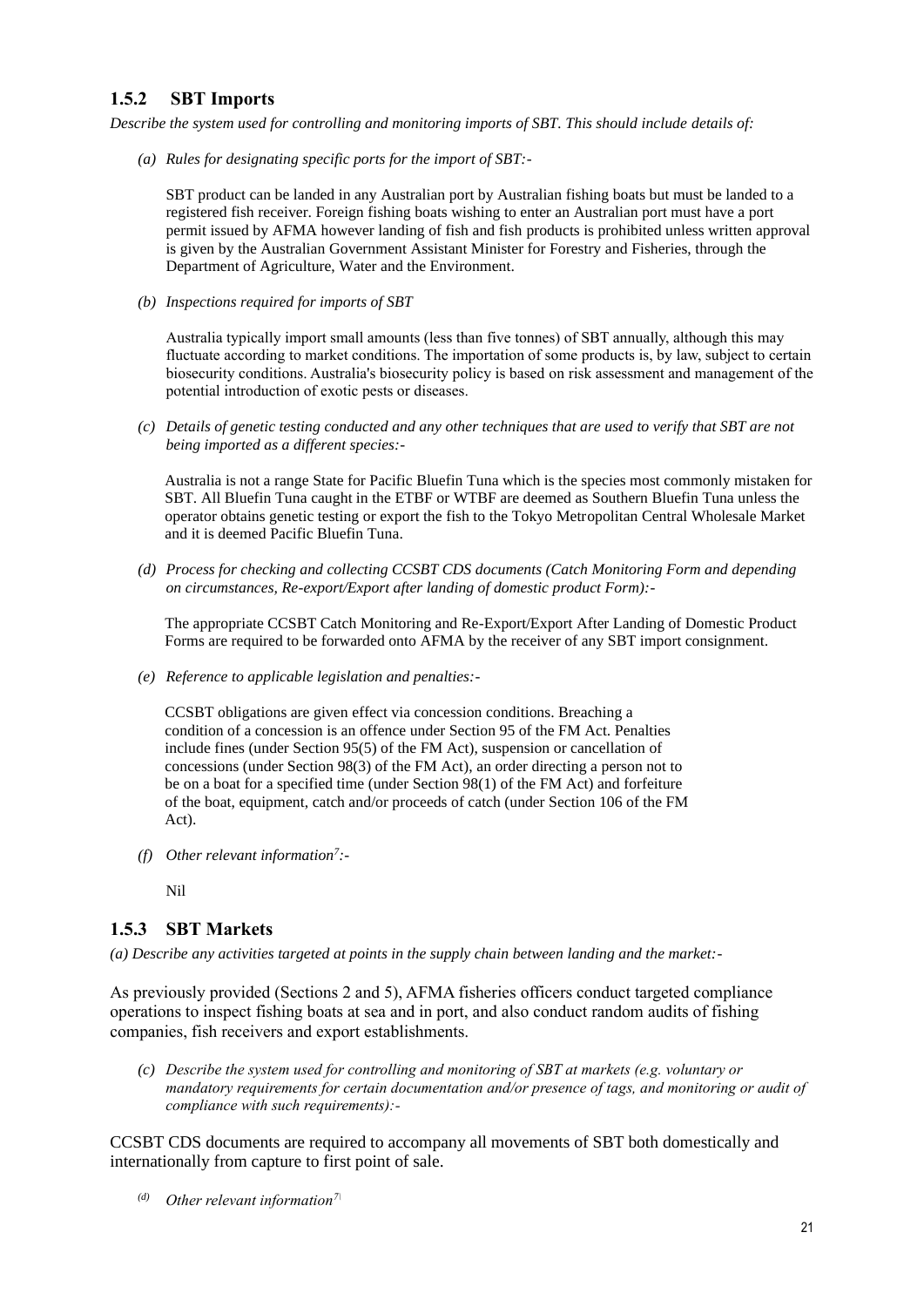Nil

# **1.6 Other**

*Description of any other MCS systems of relevance.*

Nil

# **2 Additional Reporting Requirements Ecologically Related Species**

*(a) Reporting requirements in relation to implementation of the 2008 ERS Recommendation:*

- *i. Specify whether each of the following plans/guidelines have been implemented, and if not, specify the action that has been taken towards implementing each of these plans/guidelines:-*
	- *International Plan of Action for Reducing Incidental Catches of Seabirds in Longline Fisheries:*

i. Specify whether each of the following plans/guidelines have been implemented, and if not, specify the action that has been taken towards implementing each of these plans/guidelines:-

• International Plan of Action for Reducing Incidental Catches of Seabirds in Longline Fisheries:

Australia has endorsed the International Plan of Action (IPOA) - Seabirds, and has put in place the Threat Abatement Plan 2018 for the Incidental Catch (or bycatch) of Seabirds During Oceanic Longline Fishing Operations (2018 TAP). The 2018 TAP is a legislative instrument that directs mandatory seabird bycatch management measures, and applies to all longline fisheries managed by the Australian Government. The 2018 TAP is Australia's key measure for mitigating the impact of longline fisheries on seabird populations, and is consistent with the IPOA-Seabirds. The 2018 TAP replaced the previous 2014 TAP.

A National Plan of Action for Reducing the Incidental Catch of Seabirds in Longline Fisheries (NPOA-Seabirds) has also been developed by the Australian Government Department of Agriculture, Water and the Environment. The NPOA-Seabirds outlines a series of actions to be taken to reduce the likelihood of seabird mortalities within Australian longline fisheries and provides a clear direction for the collection of information on seabird interactions.

As a member of the Indian Ocean Tuna Commission (IOTC) and WCPFC, which have adopted the following measures for the conservation and management of seabirds, Australia is compliant with the following measures adopted by these Commissions:

- The WCPFC adopted:
	- CMM 2017-06 Conservation and Management Measure for Mitigating Impacts of Fishing on Seabirds.
- The IOTC has adopted:
	- Resolution 12/06 On reducing the incidental catch of seabirds in longline fisheries.
- *International Plan of Action for the Conservation and Management of Sharks:*

Australia first adopted a National Plan of Action for Conservation and Management of Sharks (NPOA-Sharks) in 2004. The NPOA-Sharks has since been reviewed and the National Plan of Action for the Conservation and Management of Sharks 2012 (Shark-plan 2) was released in July 2012. Shark-plan 2 focuses on a range of issues for action, including five high priority issues. These five issues relate to species identification; data collection and research, stock assessments, and management performance. The Australian Government finalised a review of Shark-plan 2 in 2018 and agreed to continue the current approach. Legislation of some Australian States and the Commonwealth provides for the listing and protection of threatened shark species. Currently there are nine shark species that are protected in Australian waters.

As a member of the IOTC and WCPFC, which have adopted the following measures for the conservation and management of sharks, Australia is compliant with the following measures adopted by these Commissions:

The WCPFC adopted:

CMM 2010-07 Conservation and Management Measure for Sharks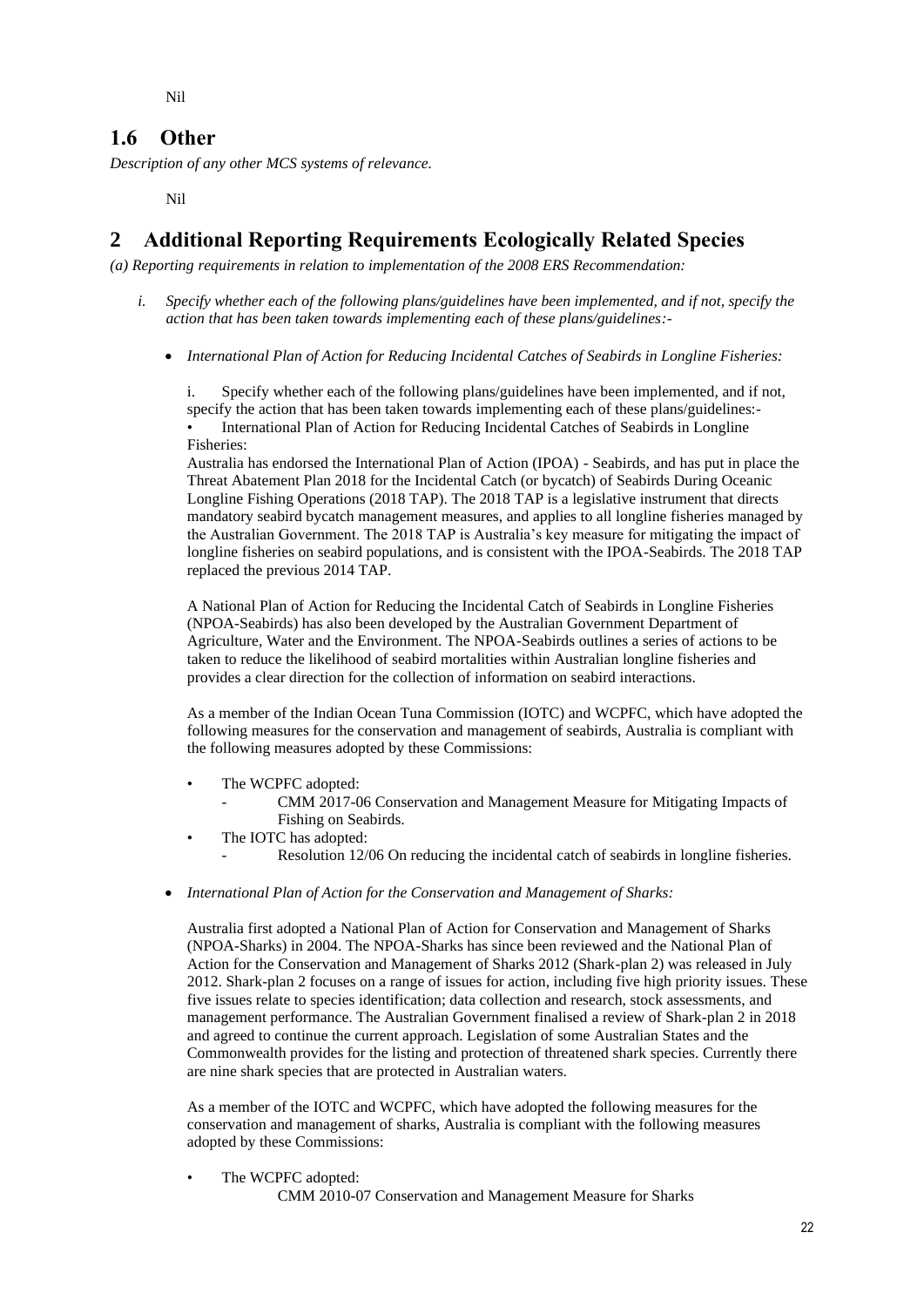CMM 2011-04 Conservation and Management Measure for Oceanic Whitetip Shark CMM 2012-04 Conservation and Management Measure on the Protection of Whale Sharks from Purse Seine Operations CMM 2013-08 Conservation and Management for Silky Sharks entered into force on the 1 July 2014. CMM 2014-05 Conservation and Management Measure for Sharks

The IOTC has adopted:

Resolution 12/09 on the Conservation of Thresher Sharks (Family Alopiidae) caught in association with fishers in the IOTC area of competence. Resolution 13/05 on the Conservation of Whale Sharks (Rhincodon typus) caught in association with purse seine fishers in the IOTC area of competence. Resolution 13/06 on a scientific and management framework on the Conservation of Shark species caught in association with IOTC managed fisheries, which targets the conservation of Oceanic Whitetip Sharks. Resolution 17/05 On the conservation of sharks caught in association with fisheries managed by the IOTC.

• *FAO Guidelines to reduce sea turtle mortality in fishing operations:* Interactions between sea turtles and Australian pelagic longline fisheries are rare. Australia considers that current sea turtle bycatch management and mitigation measures in place in its pelagic longline fisheries, principally the ETBF and WTBF fulfil Australia's obligations with FAO-Sea turtles.

Australia is also compliant with IOTC Resolution 12/04: On the Conservation of Marine Turtles and WCPFC CMM 2008-03: Conservation and Management of Sea Turtles. Additionally the Recovery Plan for Marine Turtles in Australia was developed by the then Department of the Environment and Energy and adopted in July 2003. The primary objective of the plan is to reduce the detrimental impacts on Australian populations of sea turtles and promote their recovery in the wild.

- *ii. Specify whether all current binding and recommendatory measures<sup>9</sup> aimed at the protection of ecologically related species<sup>10</sup> from fishing of the following tuna RFMOs are being complied with. If not, specify which measures are not being complied with and the progress that is being made towards compliance:-*
	- *IOTC, when fishing within IOTC's Convention Area:*
	- *WCPFC, when fishing within WCPFC's Convention Area:*
	- *ICCAT, when fishing within ICCAT's Convention Area:*

As provided previously Australia complies with all current binding and nonbinding measures adopted by IOTC and WCPFC aimed at the protection of ERS (including seabirds, sharks and sea turtles) from fishing.

Australia collects data on ERS and reports these on an annual basis to the scientific committees of IOTC, WCPFC and CCSBT. Australia's national reports to meetings of the scientific committees of IOTC and WCPFC provide full details on Australia's efforts to mitigate the impact of fishing for SBT on ERS. Australia's report to the ERSWG also presents this information for all Australian fisheries in which SBT is targeted or interacted with.

Australia does not fish in the ICCAT area.

*<sup>9</sup> Relevant measures of these RFMOs can be found at: [http://www.ccsbt.org/site/bycatch\\_mitigation.php](http://www.ccsbt.org/site/bycatch_mitigation.php) .*

*<sup>10</sup> Including seabirds, sea turtles and sharks.*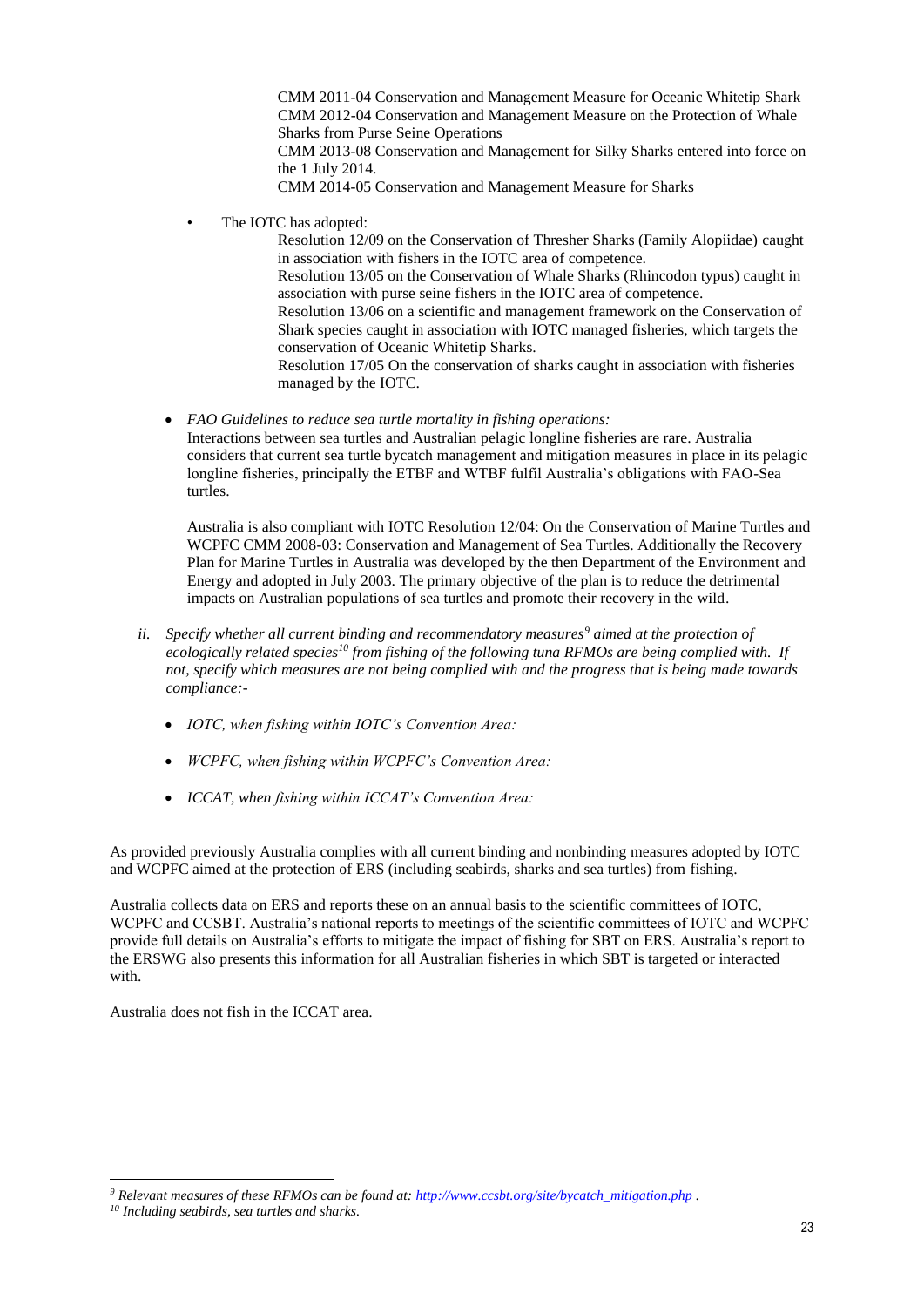- *iii. Specify whether data is being collected and reported on ecologically related species in accordance with the requirements of the following tuna RFMOs. If data are not being collected and reported in accordance with these requirements, specify which measures are not being complied with and the progress that is being made towards compliance:-*
	- $\bullet$  *CCSBT<sup>11</sup>*:
	- *IOTC, for fishing within IOTC's Convention Area:*
	- *WCPFC, for fishing within WCPFC's Convention Area:*
	- *ICCAT, for fishing within ICCAT's Convention Area:*

Australia does not fish in the ICCAT area.

Australia collects data on ERS and reports these on an annual basis to CCSBT and its subsidiary bodies (including the Compliance Committee on an annual basis, and the Ecologically Related Species Working Group when the working group meets).

Australia's national reports to meetings of the CCSBT Ecologically Related Species Working Group provides full details on Australia's efforts to mitigate the impact of fishing for SBT on ERS.

Australia endeavours to comply with all IOTC and WCPFC data requirements. In one case, for the IOTC, Australia, along with many other Contracting Parties, was found non-compliant for data relating to 'size frequency data for sharks'. The IOTC has requested the IOTC Scientific Committee identify possible means to improve the submission of complete, accurate data for sharks. Australia acknowledges it is unable to fully meet the requirement for reporting size frequency of sharks (Resolution 17/05). Sharks are not a target species in Australia's tuna fisheries and Australia has a very low catch of sharks in these fisheries (many species cannot be landed and all live sharks must be released. Many are cut off the line and not landed, to maximise post release survival). As such, Australia is currently unable to meet the relevant sampling coverage owing to our current sampling requirement in the WTBF.

*(b) Mitigation – describe the current mitigation requirements:*

#### **Seabird mitigation requirements**

As provided previously (Part III Section 2a), Australia has put in place the Threat Abatement Plan 2018 for the Incidental Catch (or bycatch) of Seabirds during Oceanic Longline Fishing Operations (2018 TAP). The 2018 TAP is a legislative instrument that directs mandatory seabird bycatch management measures, and applies to all longline fisheries managed by the Australian Government. The 2018 TAP is Australia's key national measure for mitigating the impact of longline fisheries on seabird populations, and is consistent with the IPOA Seabirds.

The following mitigation measures are prescribed for Australian longline boats under the 2018 TAP: At all times the holder must ensure:

a. The boat nominated to this concession carries on board one or more assembled tori lines. Each tori line must be constructed and used in accordance with the following specifications:

i. must be a minimum of 100 metres in length;

ii. must be deployed from a position on board the boat and utilise a drogue so that it remains above the water surface for a minimum of 90 metres from the stern of the boat:

iii. must have streamers attached to it with a maximum interval between the streamers of 3.5 metres;

iv. in addition to part i. a) above, all streamers must be maintained to ensure their lengths are as close to the water surface as possible;

b. The boat nominated to this concession carries on board a minimum of either:

- i. 1,000 weighted swivels each weighing at least 60 grams; or
	- ii. 1,000 weights each of at least 40 grams;
- c. When fishing south of the parallel of latitude 25 degrees South:
	- i. non-frozen baits are attached to the hooks; and

ii. prior to longlines entering the water he/she deploys a separate tori line at each point at which hooks enter the water. All tori lines must comply with part (a) above; and

*<sup>11</sup> Current CCSBT requirements are those in the Scientific Observer Program Standards and those necessary for completing the template for the annual report to the ERSWG.*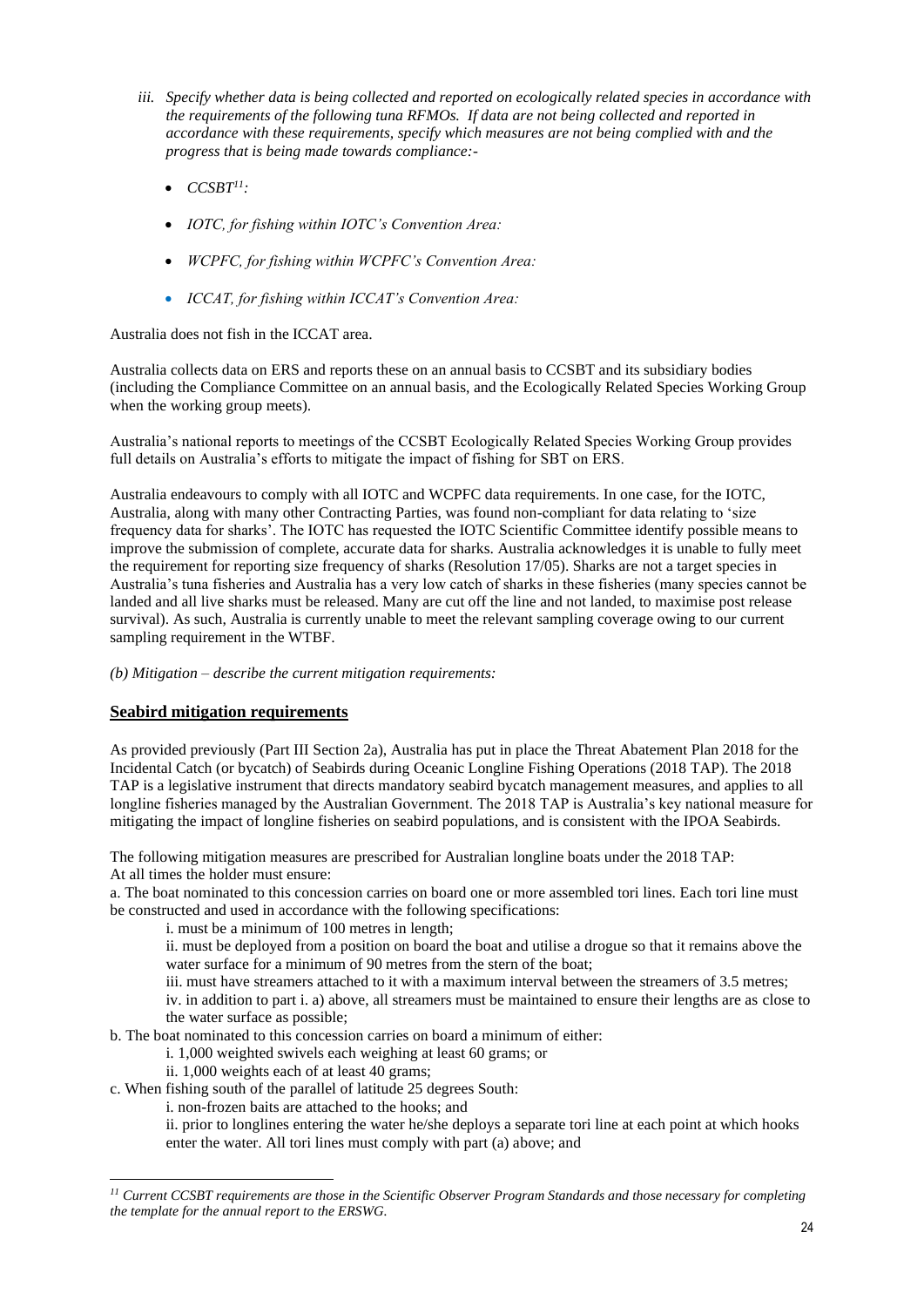iii. longlines are weighted with either a minimum of:

a. 60 gram swivels at a distance of no more than 3.5 metres from each hook; or

b. 98 gram swivels at a distance of no more than 4 metres from each hook; or

c. 40 gram weights immediately adjacent to the hook with dead non-frozen baits attached to the hooks.

d. The boat nominated to this concession carries on board a minimum of one dehooking device, the purpose of which is to enable hooks embedded in bycatch species to be removed with minimum damage to the fish. The device must be constructed and used in accordance with the following specifications:

i. The device must enable the hook to be secured and the barb shielded so that the barb does not re-engage with the fish while the hook is being removed;

ii. The device must be blunt with all edges rounded;

iii. Where more than one size of hook is to be carried, a dehooking device (or devices) must be carried that can be used with all hooks on the boat; and

iv. The shaft of the device must be a minimum of 1.5 metres in length.

e. The boat nominated to this concession carries on board a minimum of one line cutting device. The line cutting device must be constructed and used in accordance with the following specifications:

i. The device must be constructed to allow the line to be cut as close to the hook as possible;

ii. The blade of the device must be enclosed in a blunt rounded (arcshaped) cover with the hook exposed on the inside of the arc;

iii. The shaft of the device must be a minimum of 1.5 metres in length.

#### **Shark mitigation requirements**

Australia is fully compliant with the IOTC and WCPFC conservation and management measures outlined in Part III Section 2(a) i.

The following mitigation measures are prescribed for concession holders of Australian longline boats:

- a ban on the use of wire leaders;
- must not take more sharks than the number of tuna and billfish quota species taken per trip to a maximum limit of 20 sharks per trip, excluding school shark, gummy shark, elephant fish (*Callorhinchidae*), chimaerids (*Chimaeridae* and *Rhinochimaeridae*) and sawshark which are quota managed species. This limit does not apply to great white sharks and grey nurse sharks, which are notake TEP species;
- prohibited from carrying, retaining, or landing all shark dorsal, pectoral and caudal, fins that are not attached to their carcass;
- prohibited from carrying, retaining and landing livers obtained from sharks unless the individual carcasses from which the livers were obtained are also landed;
- prohibited from retaining oceanic white tip sharks and silky sharks.

#### **Turtle mitigation requirements**

As provided previously (Part III Section 2a), Australia is also compliant with IOTC Resolution 12/04: On the Conservation of Marine Turtles and WCPFC CMM 2008-03: Conservation and Management of Sea Turtles. The concession holder must use large circle hooks if less than 268 hooks per bubble are set. It is also compulsory to carry line cutters and de-hookers. In addition, a video 'Crossing the line: sea turtle handling guidelines for the longline fishing industry' has been produced by the Australian Fisheries Research and Development Corporation to help the Australian longline fishing industry minimise its impact on sea turtle populations. It shows how to use de-hooking devices on deck and on turtles still in the water, how to safely bring turtles aboard and handle them on deck, how to help comatose turtles recover and how to release them back into the water. Similarly, AFMA conducted port visits in 2011 in the ETBF to provide de-hookers to all boats with instructions on how to use them and on safe handling of sea turtles. Interactions with the purse seine fishery are negligible and there has been no need to develop mitigation measures for this sector.

Australia continues to support research on mitigation measures to reduce interactions with ERS including methods to increase line sink rates; new tori line designs; weighting regimes and underwater bait setting regimes. Australia reports the status and results of this research to the CCSBT Ecologically Related Species Working Group.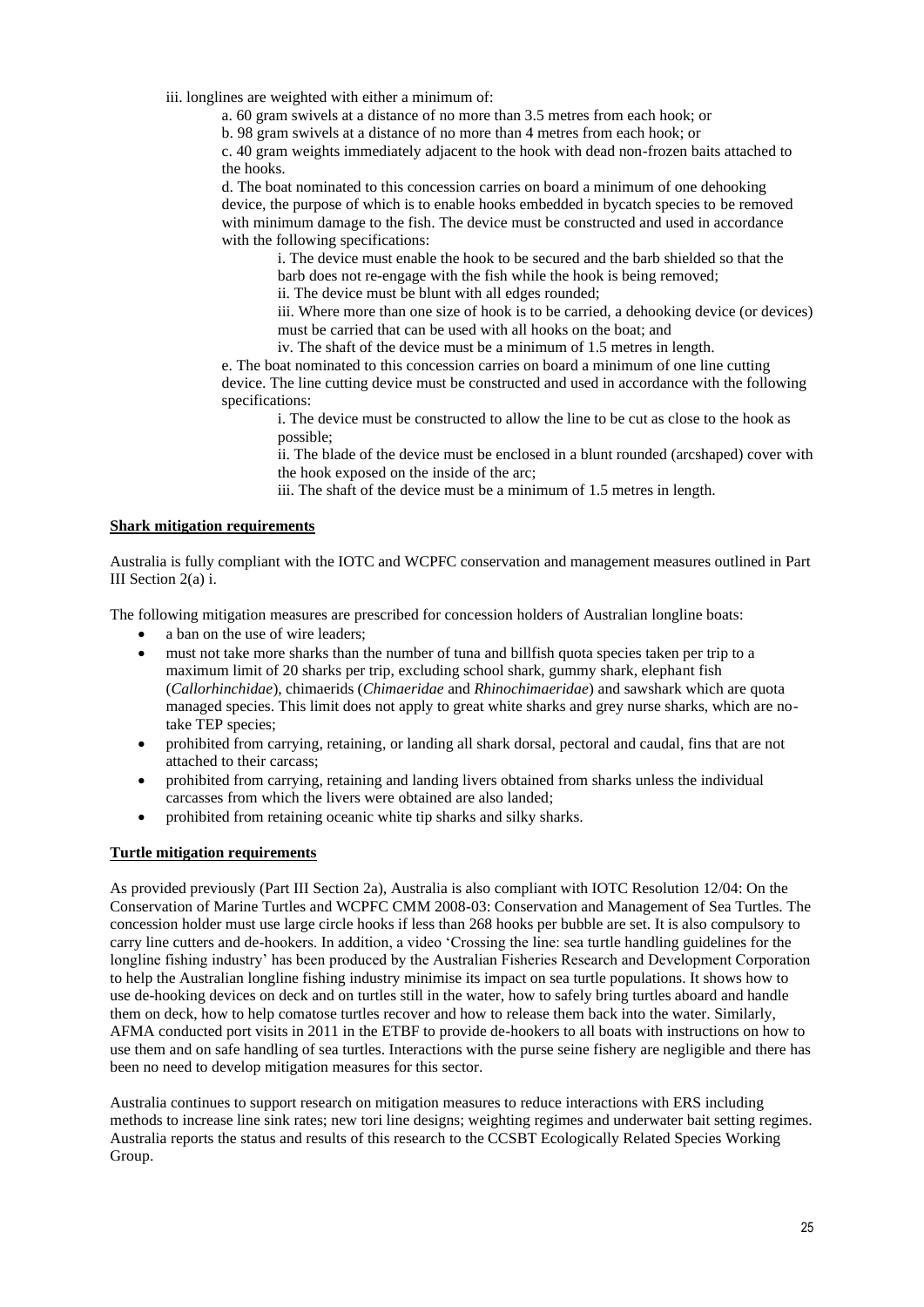- *(c) Monitoring usage of bycatch mitigation measures:*
	- *i. Describe the methods being used to monitor compliance with bycatch mitigation measures (e.g. types of port inspections conducted and other monitoring and surveillance programs used to monitor compliance). Include details of the level of coverage (e.g. proportion of vessels inspected each year):*

Australia uses a number of methods to monitor compliance, including compliance with bycatch mitigation measures. These methods include electronic monitoring, observer reports, vessel monitoring system, aerial surveillance, at sea inspections and port inspections.

Australian fisheries officers conduct inspections of landings at key SBT ports, as well as at sea boarding's and inspections of boats taking SBT in the longline and farm sectors. In 2019/20 Australian fisheries officers conducted 31 SBT inspections, 10 at sea and 21 in port.

*ii. Describe the type of information that is collected on mitigation measures as part of compliance programmes for SBT vessels:*

The information collected on mitigation measures includes;

- whether bycatch mitigation, such as tori lines, is being carried on board the vessel,
- whether bycatch mitigation has been deployed appropriately
- whether the bycatch mitigation complies with specifications.

#### **Appendix 1. CCSBT Authorised Vessel Resolution**

The flag Members and Co-operating Non-members of the vessels on the record shall:

- a) authorize their FVs to fish for SBT only if they are able to fulfil in respect of these vessels the requirements and responsibilities under the CCSBT Convention and its conservation and management measures;
- b) take necessary measures to ensure that their FVs comply with all the relevant CCSBT conservation and management measures;
- c) take necessary measures to ensure that their FVs on the CCSBT Record keep on board valid certificates of vessel registration and valid authorization to fish and/or tranship;
- d) affirm that if those vessels have record of IUU fishing activities, the owners have provided sufficient evidence demonstrating that they will not conduct such activities anymore;
- e) ensure, to the extent possible under domestic law, that the owners and operators of their FVs on the CCSBT Record are not engaged in or associated with fishing activities for SBT conducted by FVs not entered into the CCSBT Record;
- f) take necessary measures to ensure, to the extent possible under domestic law, that the owners of the FVs on the CCSBT Record are citizens or legal entities within the flag Members and Co-operating Non-members so that any control or punitive actions can be effectively taken against them.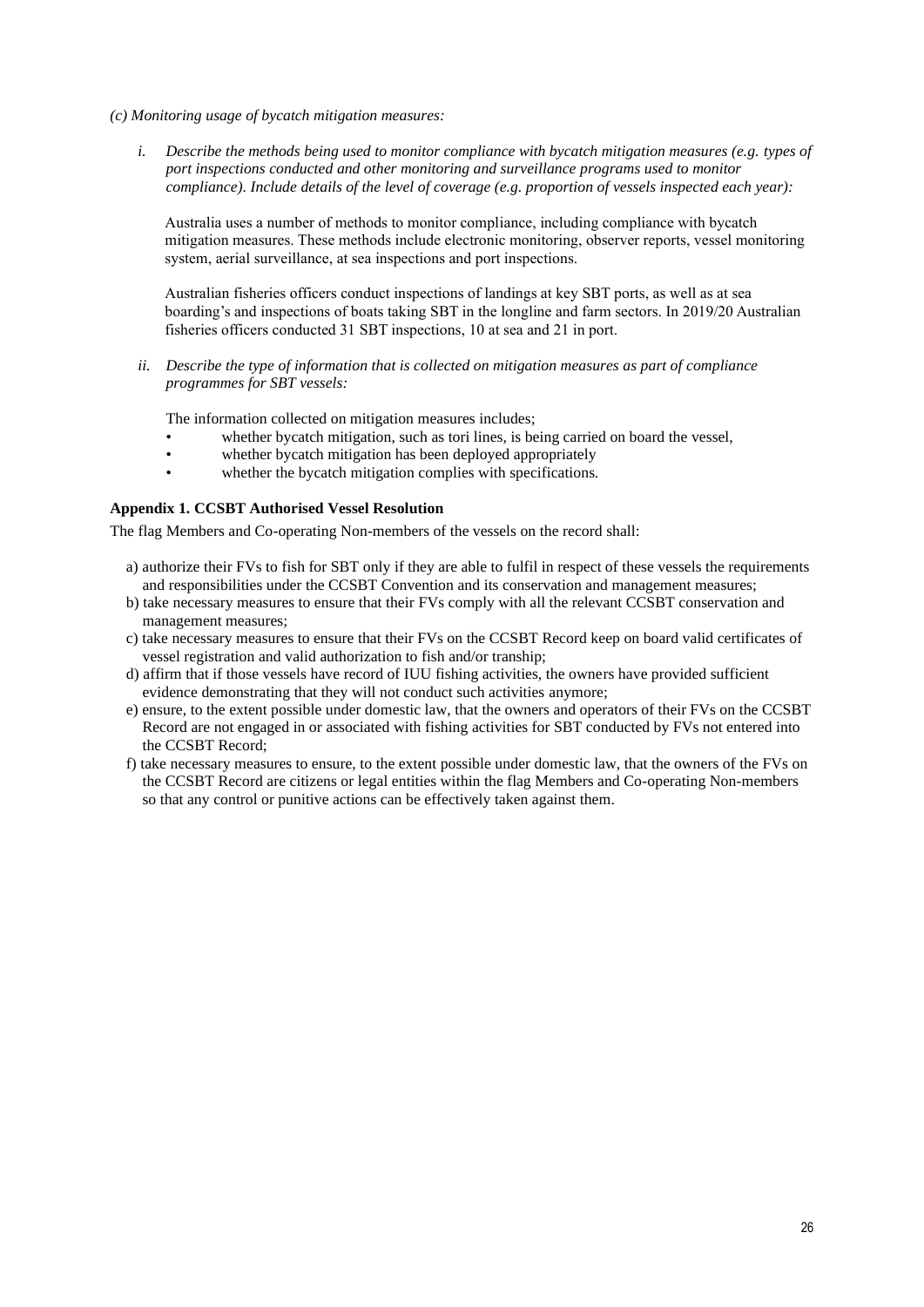#### **Appendix 2 Farm Catch Verification Process**